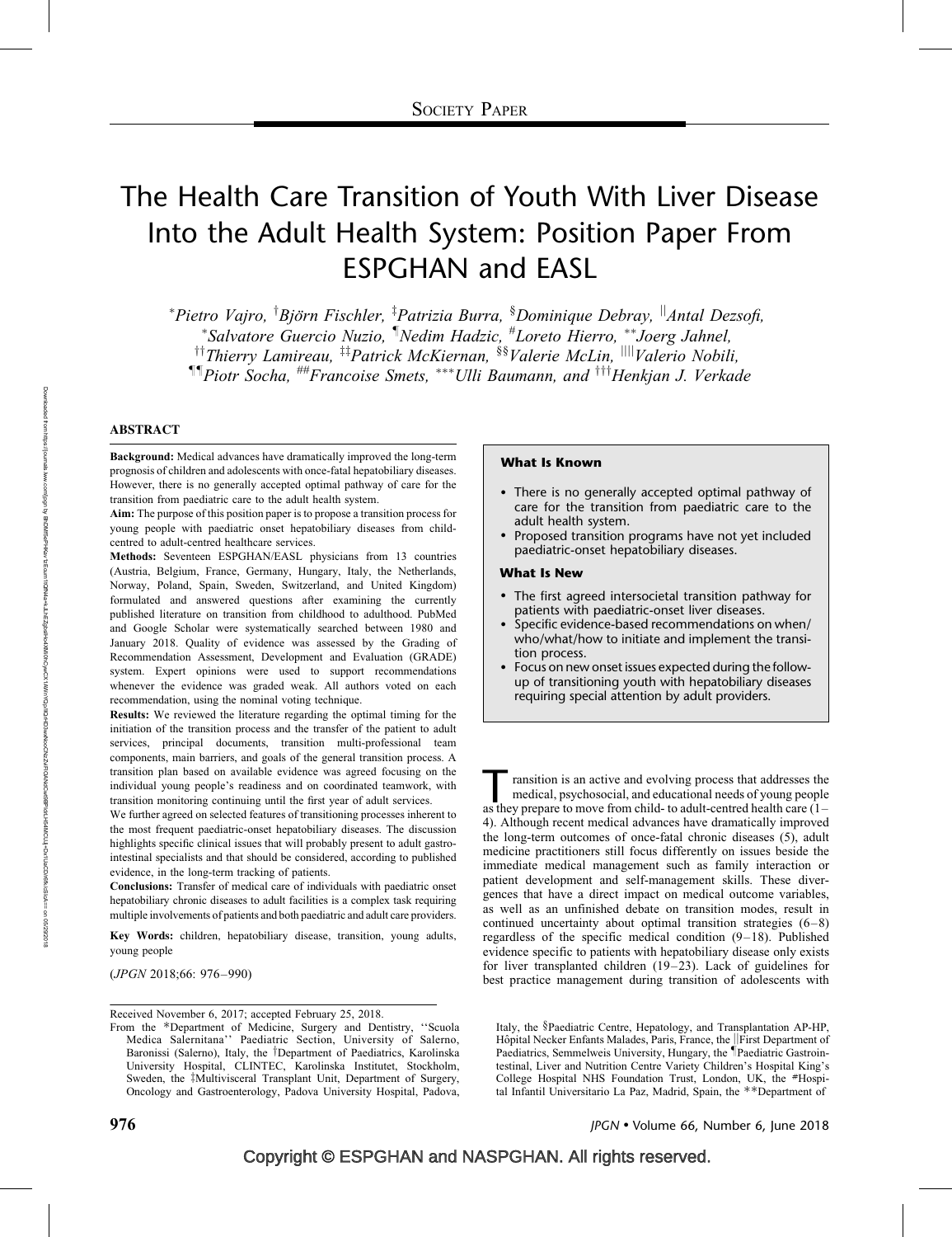paediatric onset-liver diseases has only recently been outlined and partially addressed (24). We have identified five relevant areas that may benefit from a unified approach in young people with these conditions:

- 1. A proportion of patients have diseases that are highly specific to childhood. Exposure of these entities to adult-centred physicians may have been minimal.
- 2. Adherence to prescribed treatment in young adults cannot be automatically expected and may be difficult to monitor.
- 3. About 50% of all paediatric liver transplant patients have been transplanted in the first 2 years of life. These patients have no memory of life without a transplant.
- 4. Living-related transplantation with donor and recipient coming from the same household may lead to complex family interaction in case of that is chronic graft failure.
- 5. Some side effects of treatments/drugs or hepatic/extrahepatic complications may only become apparent in adult life.

Accordingly, health care providers for adult patients may benefit not only from a profound understanding of the basics of adolescent transition (25) but also from medical communication on common causes of so-called paediatric liver disease and their longterm outcomes and perspectives. Although these disorders (eg, biliary atresia and progressive familial intrahepatic cholestasis) are relatively rare, thanks to improved management measures, affected survivors with native or transplanted livers will in fact be increasingly represented in future adult hepatology practice. Furthermore, young adults with liver disorders who are leaving the paediatric wards continue to have substantial medical problems, which are complicated by individual behavioural, social, and educational difficulties. Adult providers need to acknowledge and respond to these new trends (26).

Experienced health care providers for adult patients understand the differences in management hitherto, which have only partially been reviewed by paediatric (27,28), or adult (29) hepatologists without a grading of the existing evidence. Data from an ESPGHAN survey on this subject (30) indicated that approaches of health care providers for adults were often perceived as of limited focus towards the specific needs of young patients during transition. This survey also demonstrated a lasting relationship and commitment between patient, family and their paediatric caregiver(s) and the frequent wish of the patient for an ongoing parental involvement.

The purpose of this position paper is to delineate basic requirements for multidisciplinary professional and bilateral approach to transition of young people with paediatric-onset

Pediatrics, Division of Gastroenterology and Hepatology, Medical University Graz, Austria, the *H* Paediatric Gastroenterology Unit, Children's Hospital, Bordeaux, France, the ‡‡Center for Rare Disease Therapy, Children's Hospital of Pittsburgh of UPMC, University of Pittsburgh Medical Center, Pittsburgh, PA, the §§Swiss Centre for Liver Disease in Children, Paediatric Gastroenterology Unit, Department of Paediatrics, University Hospitals Geneva, Switzerland, the *ill* Unit of Hepato-Metabolic Diseases, Bambino Gesù Children's Hospital, IRCCS, Rome, Italy, and University "La Sapienza" Rome, Italy, the IlDepartment of Gastroenterology, Nutritional Disorders and Pediatrics, The Children's Memorial Health Institute, Warsaw, Poland, the ##UCL, Cliniques Universitaires Saint-Luc, Paediatric Gastro- Hepatology, Brussels, Belgium, the \*\*\*Medical School, Children's Hospital, Division of Paediatric Gastroenterology and Hepatology, Hannover, Germany, and the  $\dagger \dagger$ Department of Paediatrics, Center for Liver, Digestive, and Metabolic Diseases, University of Groningen, University Medical Center, Groningen, The Netherlands.

### METHODS

The Writing Panel is an international Panel of 17 physicians from 13 countries (Austria, Belgium, France, Germany, Hungary, Italy, the Netherlands, Norway, Poland, Spain, Sweden, Switzerland, and United Kingdom) with paediatric (ESPGHAN Hepatology Committee) and adult (European Association for the Study of the Liver, EASL) medical liver expertise.

In Part 1, the Writing Panel formulated questions addressing main features of a standard transition process (timing, documents, strategies, barriers) and presented answers obtained from a thorough search by topics and/or relevant authors between 1980 and January 2018 in the adult and paediatric English-language literature on transition in 2 search engines (PubMed and Google Scholar). The following search algorithm was used (''transition of care'' or ''transition of management'' or ''continuity of care'') AND ''adolescence'' or ''paediatrics'' or ''young adults'') AND (''paediatriconset hepatobiliary disease'' or ''liver diseases'') and identified appropriate references. They also explored the literature on transitional issues in other paediatric fields and additional relevant literature. Successively, the Writing Panel developed recommendations and rated the quality of evidence.

The Voting Panel coincided with the Writing Panel. The Voting Panel voted on each recommendation. Recommendations were only included if consensus of at least 75% was reached. The recommendations were based on evidence from existing publications and presentations at international meetings with published congress proceedings as far as possible. If evidence was unavailable, the experts provided personal experiences and opinion.

The evidence and recommendations were graded according to the Grading of Recommendations Assessment, Development and Evaluation (GRADE) system. The principles of the GRADE system have been enunciated in Table 1 (31).

The Committee referred to the main features of a standard transition process based primarily on the 2002 and 2011 American Academy of Paediatrics (AAP) documents (32,33), various American and European programs as ''Got transition'' (34), recently satisfactorily applied (35,36), ON TRAC (Transitioning Responsibly to Adult Care) (37), Good 2 Go Transition Program (38), Stepping Up (39), a ''Health needs technical'' review (40) and the National Institute for Health and Care Excellence guidelines

Address correspondence and reprint requests to Professor Pietro Vajro, MD, Department of Medicine, Surgery and Dentistry, ''Scuola Medica Salernitana'' Paediatric Section, University of Salerno, 84022 Baronissi (Salerno), Italy (e-mail: [pvajro@unisa.it\)](mailto:pvajro@unisa.it).

Supplemental digital content is available for this article. Direct URL citations appear in the printed text, and links to the digital files are provided in the HTML text of this article on the journal's Web site ([www.jpgn.org](http://www.jpgn.org/)).

Dr Guercio Nuzio is a paediatric expert invited to join this ESPGHAN Committee.

Disclaimer: ESPGHAN is not responsible for the practices of physicians and provides guidelines and position papers as indicators of best practice only. Diagnosis and treatment is at the discretion of physicians. The authors report no conflicts of interest.

Copyright  $\odot$  2018 by European Society for Pediatric Gastroenterology, Hepatology, and Nutrition and North American Society for Pediatric Gastroenterology, Hepatology, and Nutrition

DOI: [10.1097/MPG.0000000000001965](http://dx.doi.org/10.1097/MPG.0000000000001965)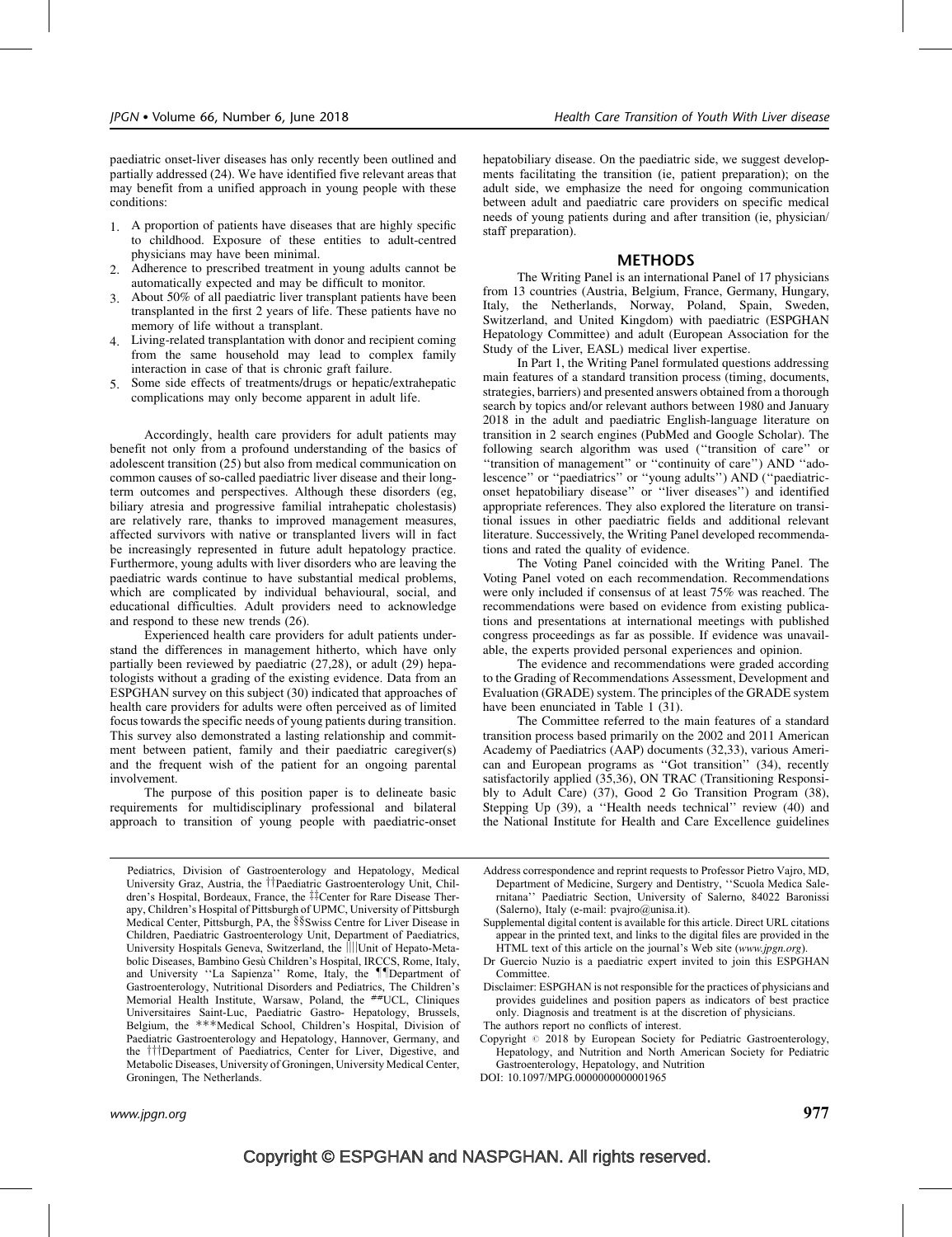| Grading of recommendation                                                   | Benefits versus risk and burdens                                                                                        | Methodological quality of<br>supporting evidence                                                                                                                                | Implications                                                                                                    |
|-----------------------------------------------------------------------------|-------------------------------------------------------------------------------------------------------------------------|---------------------------------------------------------------------------------------------------------------------------------------------------------------------------------|-----------------------------------------------------------------------------------------------------------------|
| 1A, strong recommendation, high-<br>quality evidence                        | Benefits clearly out-weigh risk and<br>burdens, or vice versa                                                           | RCTs without important limitations<br>or overwhelming evidence from<br>observational studies                                                                                    | Strong recommendation, can apply<br>to most patients in most<br>circumstances without<br>reservation            |
| 1B, strong recommendation,<br>moderate-quality evidence                     | Benefits clearly out-weigh risk and<br>burdens, or vice versa                                                           | RCTs with important limitations<br>(inconsistent results.<br>methodological flaws, indirect,<br>or imprecise) or exceptionally<br>strong evidence from<br>observational studies | Strong recommendation, can apply<br>to most patients in most<br>circumstances without<br>reservation            |
| 1C/D, strong recommendation,<br>low-quality or very low-quality<br>evidence | Benefits clearly out-weigh risk and<br>burdens, or vice versa                                                           | C: observational studies or<br>case series, retrospective<br>reviews, systematic reviews,<br>survey.<br>D: expert's opinion, case report                                        | Strong recommendation but may<br>change when higher quality<br>evidence becomes available                       |
| 2A, weak recommendation, high-<br>quality evidence                          | Benefits closely balanced with risks<br>and burden                                                                      | RCTs without important limitations<br>or overwhelming evidence from<br>observational studies                                                                                    | Weak recommendation, best action<br>may differ depending on<br>circumstances or patients' or<br>societal values |
| 2B, weak recommendation,<br>moderate-quality evidence                       | Benefits closely balanced with risks<br>and burden                                                                      | RCTs with important limitations<br>(inconsistent results.<br>methodological flaws, indirect,<br>or imprecise) or exceptionally<br>strong evidence from<br>observational studies | Weak recommendation, best action<br>may differ depending on<br>circumstances or patients' or<br>societal values |
| 2C/D, weak recommendation, low-<br>quality or very low-quality<br>evidence  | Uncertainty in the estimates of<br>benefits, risks and burden;<br>benefits, risk, and burden may be<br>closely balanced | C: observational studies or<br>case series, retrospective<br>reviews, systematic reviews,<br>survey.<br>D: expert's opinion, case report                                        | Very weak recommendations; other<br>alternatives may be equally<br>reasonable                                   |

TABLE 1. Grading of evidence and recommendations according to the Grading of Recommendation Assessment, Development and Evaluation system

Adapted from (31). The quality of evidence in the recommendations has been classified into one of four levels: high (A), moderate (B); low (C), or very low (D), according to the type of publication. The GRADE system offers two grades of recommendations: strong (1) or weak (2) reflecting the quality of underlying evidence. In general, the higher the quality of evidence, the more likely a strong recommendation is warranted; the greater the variability in values and preferences, or the greater the uncertainty, the more likely a weaker recommendation is warranted. GRADE = Grading of Recommendation Assessment, Development and Evaluation system, RCTs = randomized controlled trials.

(41). Finally, each author examined 1 or 2 specific sections related to specific paediatric onset hepatobiliary diseases.

Specific disease sections were subsequently discussed and the agreed issues relevant to the adult Gastroenterology (GI)/ Hepatology provider are described in Part 2.

The manuscript has been reviewed and finally approved by the ESPGHAN and EASL Council and Governing Board members, respectively.

Clinical questions identified by the Writing Panel, inherent literature with intrinsic quality of evidence are summarized in Table S1 (Supplemental Digital Content 1, [http://links.lww.com/](http://links.lww.com/MPG/B325) [MPG/B325](http://links.lww.com/MPG/B325)).

# PART 1: MAIN FEATURES OF A STANDARD TRANSITION PROCESS

There were no published studies experimentally designed and categorized as randomized controlled trials (level A of evidence) and very few studies categorized as well-controlled cohort studies (level B of evidence). Most of the evidence (approximately 85%) was from not well controlled studies, reviews (Level C of evidence) and expert opinions deriving from clinical experience only (Level D of evidence) (Table S1, Supplemental Digital Content 1, <http://links.lww.com/MPG/B325>).

### WHEN: TIMING OF TRANSITION AND TRANSFER

In this manuscript the transition is defined as a period of several years aiming to prepare the young patient and its parents for the final transfer to adult care.

# Chronological Age Versus Flexible and Individualized Approach

It is generally agreed that chronological age in itself is insufficient for decisions on the optimal timing of transition/transfer and that a flexible and individualized approach should be used instead (22,24,42,43). The timing of a correct transition should consider the young person's mental and physical development, the socioeconomic circumstances of the patient's family, and availability of the adult providers. Final transfer of responsibility should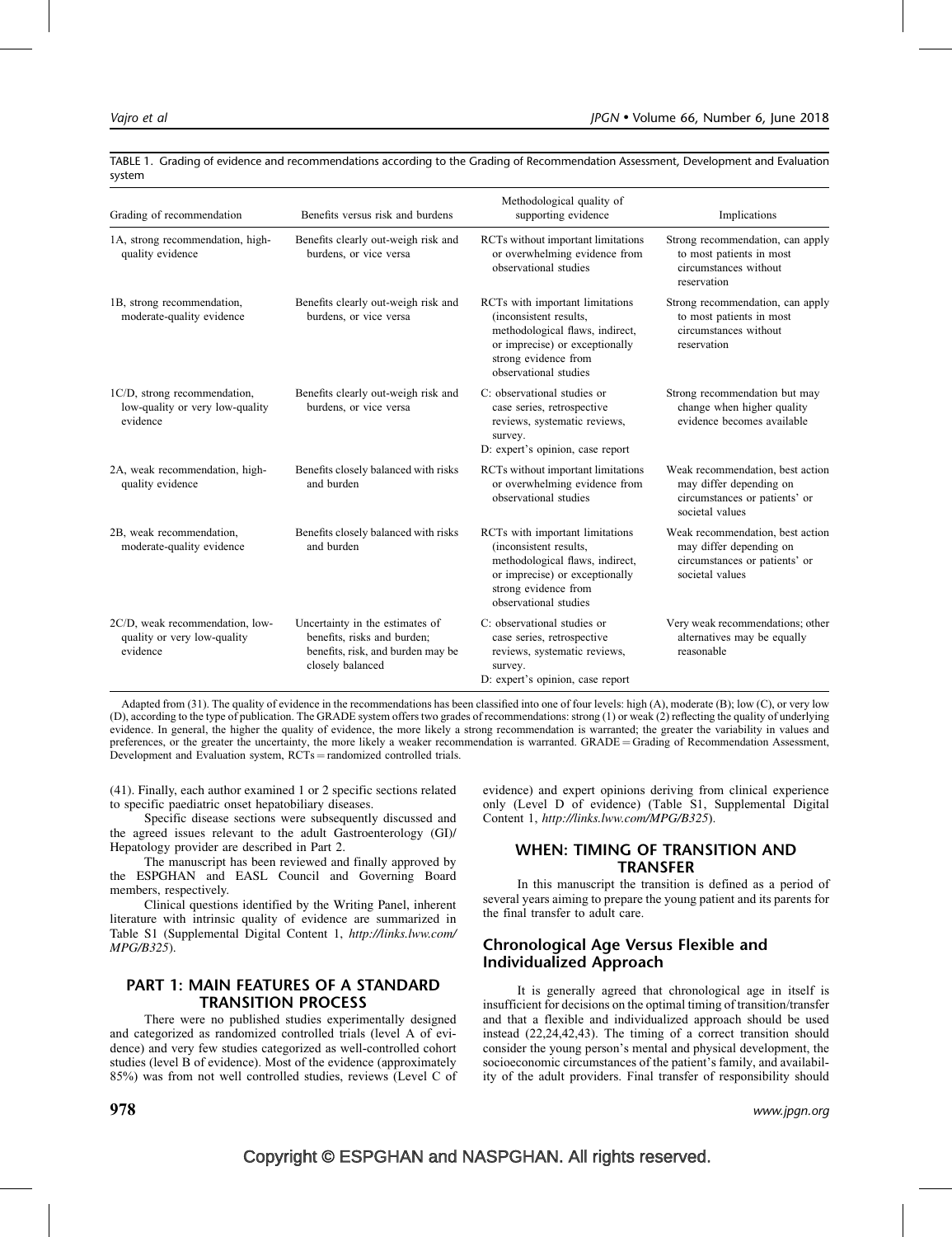occur after mental health stability evaluation (44) and when the young person has globally a stable emotional and physical functioning. Transfer most commonly occurs around 18 years of age but in some centres not until 25 years of age (45). The 25-year limit is sometimes suggested for those rarer conditions which have not available adult specialists (40).

### Preparation/Training

The preparation must begin before the planned transfer, preferably by introducing the concept already in early adolescence (even as early as age 12 years) (33), with educational interventions by specialist paediatricians aiming to help the patients to understand their illness, treatment rationale, the origin of the symptoms and monitoring strategies (eg, occasional therapy adjustments for weight, liver function tests) (46). Although adolescents and young adults still today receive limited or no education and preparation regarding key elements of health care transition to adult-oriented healthcare (47), it is proved that training program (especially early, at least 3 years before the final transfer) is conducive to a successful transition (41,48).

Interventions that focus on youth and not on parents are insufficient for empowering transitioning youth (49). Explanations should be given in a way that is understandable, with language that is appropriate to the developmental level of the teenager. Treatmentrelated problems (health literacy, therapy adherence, side effects) should be discussed at regular intervals by patients and parents (trying to see health professionals individually). It should also be clear that if a treatment has to be stopped because of an adverse effect, another treatment will usually be needed to substitute the stopped medication under medical prescription. A program to report on the quality of health care transition preparation received from medical providers may be useful for 16- to 17-year-old youth (50).

Other important general issues to highlight such as healthy sexuality (eg, potential contagiousness in case of chronic infections, unintentional pregnancies, contraceptive methods), need for routine immunizations (eg, A and B viral hepatitis, human papilloma virus), avoiding weight excess, recreational drugs and excessive alcohol consumption, should also be approached early in order to minimise possible additional hepatotoxic injuries.

### Readiness

According to other transition experiences coming from other chronic paediatric-onset diseases (51,52), only approximately 50% of the clinical programs that sought to promote the acquisition of transition skills perform an assessment of the young people readiness. This relatively low rate is primarily because of the lack of a validated, patient-centred tool that can be used to evaluate the ability of young people to make appointments, understand their medications and request help whenever necessary.

It is of interest that only 50% of parents report that they have discussed the transition with their paediatrician (53), and less than 40% of young people between 12 and 17 years of age with special health needs make a successful transition (54), also because of a lack of paediatric long-term planning.

### Transition Process Versus Administrative Transfer

The incorrect assumption that the transition process represents a purely administrative transfer leads to inappropriate transition hand offs, resulting in young patients not yet ready to the step. If this mistaken view is applied insensitively, patients may feel ''lost in the system'' with less satisfactory results in terms of longterm follow-up and an ultimate increase in health costs (40,55).

#### The Committee recommends:

- 1. For optimal timing of transition/transfer, paediatric providers should take into account the young person's mental and physical development, disease activity, health literacy, autonomy in disease management and socioeconomic circumstances of her/his family, rather than mere chronological age (1C [22,45, Survey], [24, Guidelines] [42, 43, Reviews] [34, Transition Program]; agreed 100%).
- 2. Paediatric teams should start transition ''training'' well before the planned transfer, preferably already in early adolescence (12–14 years), or at least 3 years before the final transfer, whenever possible during a stable phase of the disease (1C [33, Expert Opinion] [41, Guidelines] [44, Retrospective review]; agreed 100%).
- 3. Treatment-related problems (medication nonadherence and/or side effects) as well as establishing a healthy lifestyle should be discussed with patients and parents (trying to see health professionals individually) at regular intervals (1B [46, RCT] [49, Prospective Cohort Study]; agreed 100%).
- 4. A program to report on the quality of health care transition preparation received from medical providers may be useful (2C [50, Survey]; agreed 100%).
- 5. In uncomplicated cases, actual transfer is recommended around the age of 18 years (1C [40, Review]; agreed 88.2%).
- 6. A prolonged period of transition up to age of 25 years, preferably under the observation of both paediatric and adult professionals, is recommended in complicated situations (1C [40 Reviews; 45 Surveys]; agreed 76.4%).
- 7. Depending on own countries and granted patients approval, parents' presence and involvement is (under certain conditions) in the best interest of the patient, also if 16 or above (1C [22, Survey], [24, Guidelines]; agreed 88.2%).

### WHICH DOCUMENTS

### Essential Documents and Instruments for **Training**

Taking into account several sources, we propose a list of documents (paediatric provider's letter with a synthesis of the patient's medical history, a transfer and emergency care plan, a transition checklist for self-evaluation of feasibility of the transition process and a transition roadmap easily accessible by patients and families) for young people smooth transition as summarized in Table 2 (34,40,56,57).

Ideally, each paediatric hepatology centre should develop a personalized booklet according to local available resources, including also information about the scope, meaning and rules of transition. A checklist helping the young people to self-assess readiness to navigate into Adult Health care system should be available as well. Table 3 shows a planning checklist produced by the Royal College of Nursing (58) and modified by our Committee. In this document, the evaluation of the young people occurs in three stages: early (12– 14 years), middle (14–15 years), and late (15–16 years).

#### The Committee recommends:

1. The use of transfer documents, which should include a paediatric provider's letter with a synthesis of the patient's medical history, a transfer and emergency care plan, a transition checklist for self-evaluation of feasibility of the transition process, and a transition roadmap easily accessible by patients and families (1C [34, 58 Program/Review]; agreed 100%).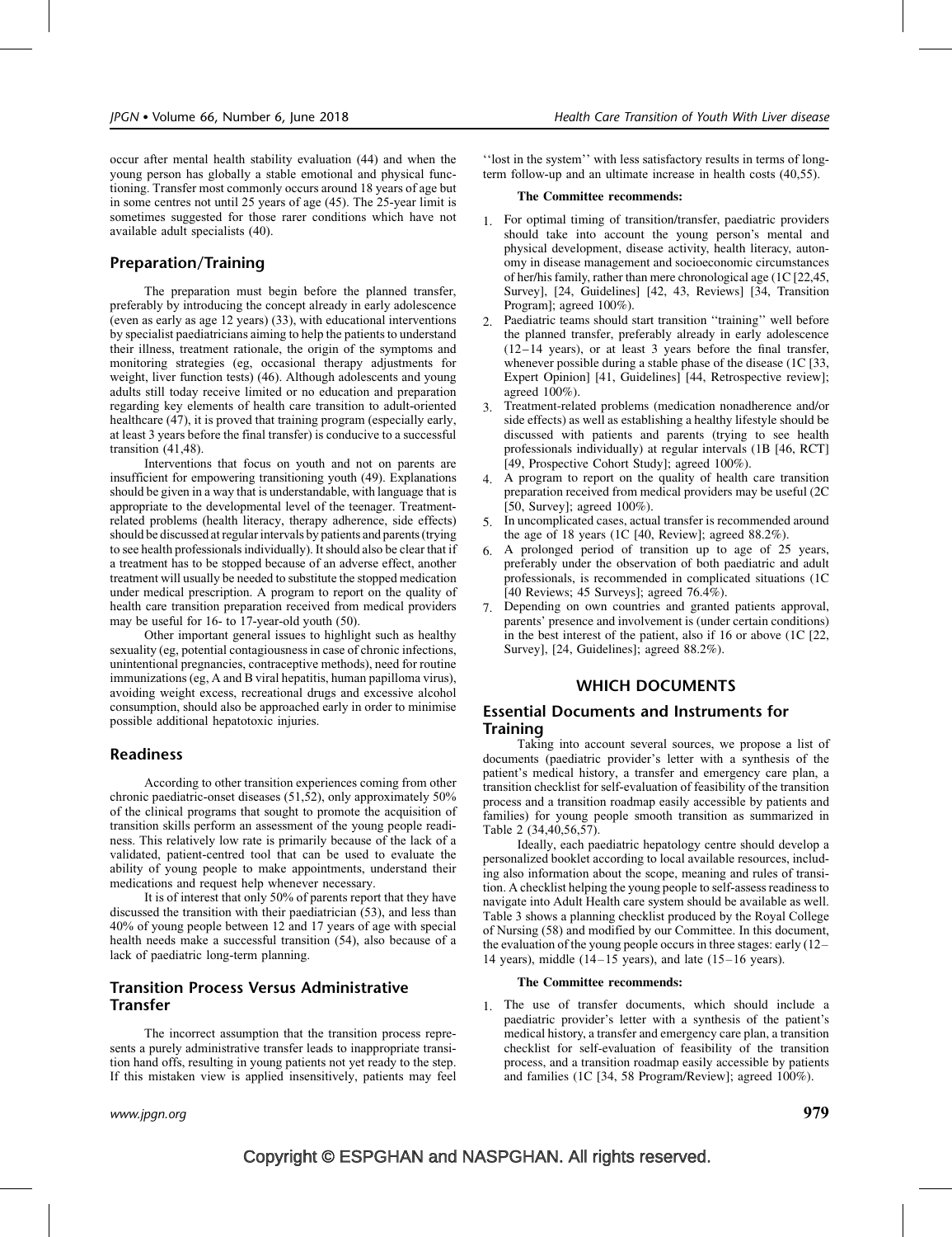| Paediatric provider's letter    | Containing the first appointment with the adult's provider                                                                                                                                                                                                   |
|---------------------------------|--------------------------------------------------------------------------------------------------------------------------------------------------------------------------------------------------------------------------------------------------------------|
| <b>Transition checklist</b>     | Evaluation of transition process's feasibility $\rightarrow$ skills assessment for self-management                                                                                                                                                           |
|                                 | Indicates whether adolescents have or do not have particular knowledge or expertise related to the disease through<br>dichotomous variables (yes/no) or ordinal scale (TRAQ) $\rightarrow$ identification of training areas and building greater<br>autonomy |
| Emergency care plan             | Paediatrician's indications in case of emergency                                                                                                                                                                                                             |
| Synthesis of transfer           | A medical summary aimed to the transfer of knowledge from paediatric to adult provider                                                                                                                                                                       |
|                                 | List of therapeutic indications, synthesis of present or past problems, mental health status, possible expected<br>problems to monitor                                                                                                                       |
|                                 | Training skills for transition team Interpersonal and communication skills for transition training of health professional figures                                                                                                                            |
| Transition plan (roadmap)       | Written information as "roadmap" form $\rightarrow$ easily consulted by patients and families                                                                                                                                                                |
|                                 | Scheduling own appointments and who to contact                                                                                                                                                                                                               |
|                                 | Opportunity to review any unclear topics and periodic guidance visits at the adult service                                                                                                                                                                   |
| Educational skills for patients | Understand disease characteristics/evolution                                                                                                                                                                                                                 |
|                                 | Understand possible differences between paediatric and adult approach (eg, upper/lower endoscopies, liver biopsy,<br>MRI, etc without anesthesia)                                                                                                            |
|                                 | Learning about exemptions and legal rights                                                                                                                                                                                                                   |

TABLE 2. Essential documents used/proposed during transition procedures

TRAQ = Transition Readiness Assessment Questionnaire.

### **WHO**

Many young people and families continue to be reluctant to leave the familiar environment of their paediatric specialist because of a long-established relationship. They find difficult to initiate a long-term relation with a new specialist (57). In fact, paediatric care is often multidisciplinary and includes a holistic approach played by the paediatrician and centred around family (7).

In contrast, the attention of adult specialists tends to be focused more directly on the patient's disease. This context could encourage independent decisions by young people, for which, however, they may not necessarily be educated or prepared.

For the above reasons, it has been well documented that the implementation of an effective transition program may require an integrated and multidisciplinary effort by both paediatric and adult staff, ideally working as a well-coordinated multi-professional team (8,57,59) (see Supplementary Figure S1, Supplemental Digital Content 2, <http://links.lww.com/MPG/B326>). For optimal outcomes, the team should send a uniform message to adolescents and their families, namely one that encourages increased health-

| Issue                                  | Early stage transition                                                                                                | Middle stage transition                                                                                                      | Late stage transition                                                                                                                                                         |
|----------------------------------------|-----------------------------------------------------------------------------------------------------------------------|------------------------------------------------------------------------------------------------------------------------------|-------------------------------------------------------------------------------------------------------------------------------------------------------------------------------|
| Self advocacy                          | Educate pts in describing their<br>health condition and ask<br>questions during each visit.<br>Parents' participation | Know how to access information<br>about pts' condition (support<br>groups, internet or condition-<br>specific organizations) | Explain all the available adult care<br>options and differences between<br>paediatric and adult care<br>Help pts to choose an adult provider,<br>possibly close to their home |
| Independent health care<br>behaviour   | Understand medication and<br>potential problems/barriers $\rightarrow$<br>where to get help?                          | Personal health record book for<br>appointments, information,<br>treatments, and health providers                            | Personal health record book<br>Pts meet with adult specialist nurse<br>before discontinuing paediatric care                                                                   |
| Sexual health                          | Talk through the changes<br>associated with puberty, and the<br>implications of pts condition                         | Questions about impact of the<br>condition and/or medications $\rightarrow$<br>will the condition affect fertility?          | Discuss pts sexual capabilities (physical<br>capability, fertility, genetic, infection<br>issues) and impact of pregnancy,<br>delivery and breastfeeding on pts<br>condition  |
| Psychological support                  | Discuss about parents' feelings and<br>future, pts friends and<br>relationships                                       | Encourage to join a social group,<br>such as a club or youth group                                                           | If pts condition is potentially life<br>shortening, identify any need for help<br>in dealing with this.                                                                       |
| Educational and<br>vocational planning | Talk about pts responsibilities at<br>home, restrictions affecting pts's<br>education and amusing activities          | Talk about school, favorite<br>subjects, and any career idea<br>Set up a meeting with a work<br>counseling service           | Discuss about an opportunity for a work<br>experience placement<br>If pts plan to go to college or university,<br>discuss the implications of this                            |
| Health and lifestyle                   | Discuss issues surrounding<br>sexuality, smoking, overweight,<br>alcohol, and drugs                                   | Discuss any restrictions caused by<br>pts condition, body images,<br>weight gain or loss;                                    | Discuss any feelings of low blue mood,<br>depression, etc $\rightarrow$ identify people<br>they can contact for help                                                          |

Adapted and modified from Royal College of Nursing  $(58)$ . pts = patients.

 $\bf 980$  www.jpgn.org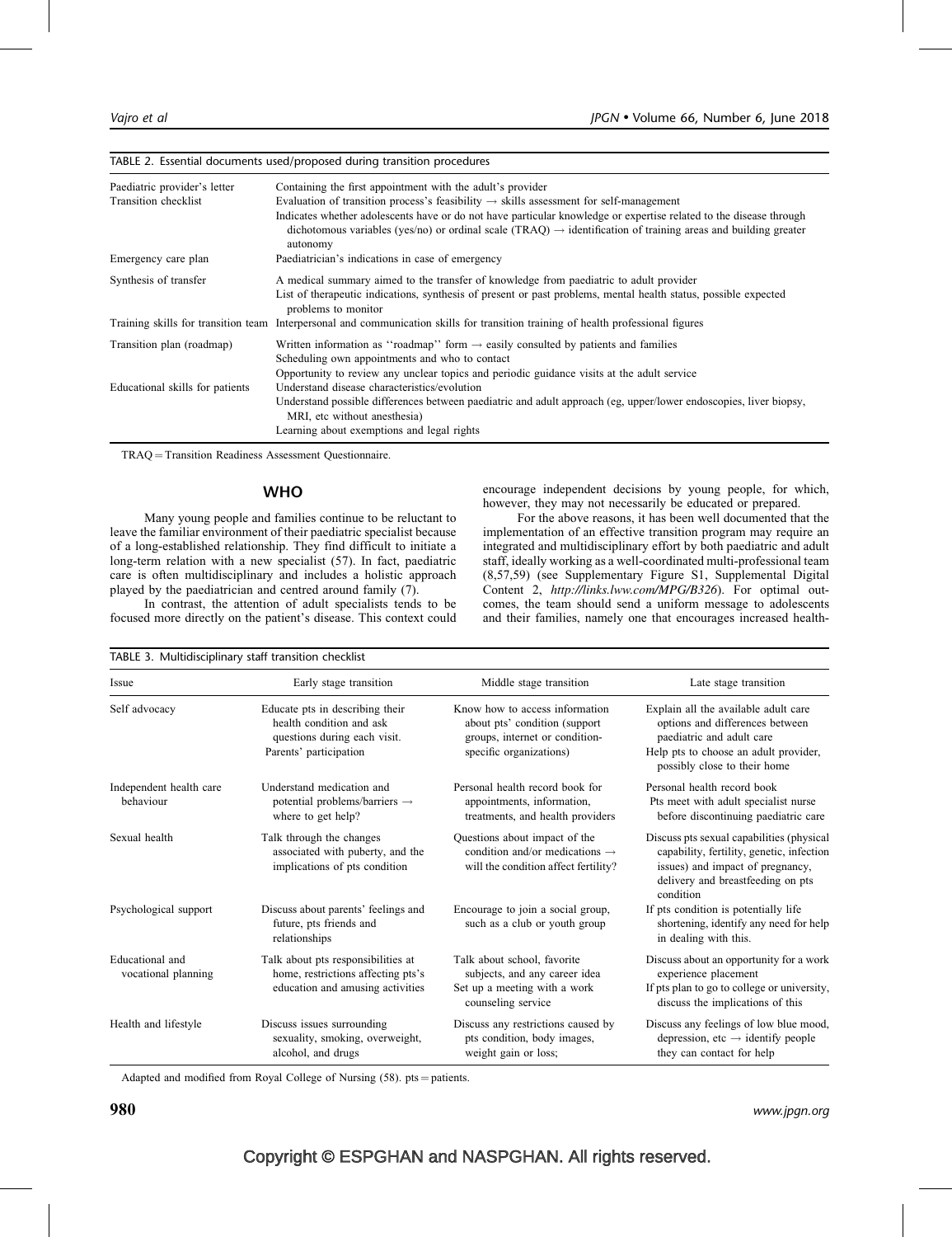care knowledge and self-management skills (60). Specifically, parents require support during this time for adolescent developmental issues, such as negotiating independence for treatment (61,62).

Trained nursing staff could play a central coordinating/ contact role in the proper delivery of effective transition programs. The supportive role of parents is, of course, essential, although occasionally they may show some ambivalence. Whenever possible, the young person should be given opportunity to establish a leading role in his/her own health care (60).

#### The Committee recommends

1. A transition multidisciplinary professional team is composed by essential components as paediatric and adult providers together with a coordinator (any transition involved or dedicated professional) (2C [7 Guidelines, 85,759, Reviews]) (agreed 100%).

### TRANSITION STRATEGIES (HOW)

Transition strategies vary from country to country according to the respective health systems.

### Medical Home Principles

In United States, the AAP suggests that an effective transition process of children with special needs should be coordinated, comprehensive, individualized, and patient-centred, as well as able to increase self-control and independent health care (32), following the Patient-Centred Medical Home (PCMH) principles. In the Medical Home, the medical care of infants, children, and young people is delivered or directed by well-trained physicians who provide primary care (63). Within PCMH, it is usual that the specific activities of the transition begin after discussion and periodic revision/updating of a shared protocol (33).

Especially for genetic syndromes and metabolic diseases, access to a Medical Home may be significantly affected by the severity and clinical instability of the patient's health condition (64) because the primary care system may be less accustomed to providing the coordinated, time-consuming medical and social care that these patients need or because of poor reimbursement for care coordination (65). US Medical Home transition model, therefore, is not easily applicable to young people with rare liver diseases and may be, furthermore, quite difficult to implement according to the specific country where she/he is living.

It is still necessary to adapt this suggested model to different health systems in European countries where- with few exceptionsthere is no specific transition staff, and where certain key aspects are extremely variable, for example, the maximum age allowed for hospitalization in a paediatric ward.

### Transition Plan

A transition plan should be based on the young people's readiness and on coordinated multi-professional team-work, with transition monitoring until the completion of the first year in the adult service. The paediatric provider should inform the patients about the transition program: this preliminary phase should be followed by a number of joint visits (in attendance of both paediatric and adult providers) if possible at a dedicated centre (Transition Unit), or alternating between the adult and the paediatric care centres over 12 months (66). After a further transition feasibility evaluation, the final paediatric visit should be planned.

By minimizing complication rate, the establishment of a transition program is likely to improve prognosis and reduce longterm medical costs.

As shown in Figure S2 (Supplemental Digital Content 3, <http://links.lww.com/MPG/B327>), the transition program includes several phases:

- 1. preliminary phase, with the aid of a specific register redacted for early young people' identification and involvement. If patient is 12 to 14 years, the Committee suggests paediatric providers to assess transition feasibility and specific checklist issues (67,68);
- 2. combined visits phase: preliminary phase might be followed by several combined visits if possible at a dedicated centre (Transition Unit), or alternating between the adult and the paediatric care centres (66);
- 3. transition feasibility evaluation: when a teenager is not ready, he/she should repeat transition feasibility checklist evaluation until he proves to be well prepared (although some young people may never fully achieve this level of independence)  $(33)$ :
- 4. final paediatric visit: the final paediatric visit without parents, should happen preferably around 18 years, and in any case, no later than 25 years of age (37,40,45).

#### The Committee recommends

- 1. The first phase of a transition plan should be a preliminary phase for early young people identification, involvement and assessment of transition feasibility (1C, [67 Survey 2C, 68 Review C]; agreed 100%).
- 2. Transition plan should provide a phase composed by several combined visits if possible at a dedicated centre (Transition Unit), or alternating between the adult and the paediatric care centres (1D [66, Expert opinion]; agreed 88.2%).
- 3. When a teenager is not ready, he/she should repeat transition feasibility checklist evaluation (transition feasibility re-evaluation phase) until he proves to be well prepared (1D [33, Expert Opinion]; agreed 94.1%).
- 4. Transition paediatric monitoring should continue until the completion of the first year in the adult service (1C [37 Transition Program, 40 Review, 45 Survey]; agreed 82.3%).

### MAIN TRANSITION GOALS: SURMOUNTING THE BARRIERS!

Preventing young people becoming lost in the transfer between paediatric and adult health services is a major challenge for healthcare providers (69). When the paediatric and adult liver centres are not within the same hospital, a strong collaboration with regional adult referrals with preferential pathways for patients in transition must be established. If a dedicated and specialized service is not available near the patient's home, efforts should be made in order to find the closest available and accessible gastroenterology/ hepatology unit.

### Most Significant Transition Barriers, Related Consequences and Strategies to be Adopted

Unfortunately, a number of barriers could impede the transition process. The most significant recognized barriers and the related consequences upon paediatricians and adult providers, patients and family members are summarized in Table S1, section E (Supplemental Digital Content 2, [http://links.lww.com/MPG/](http://links.lww.com/MPG/B325) [B325](http://links.lww.com/MPG/B325)) (70–74). Accordingly, clinicians should use transition skills and specific adolescent medicine programs for transition training of health professional figures (29). Regular meetings, and also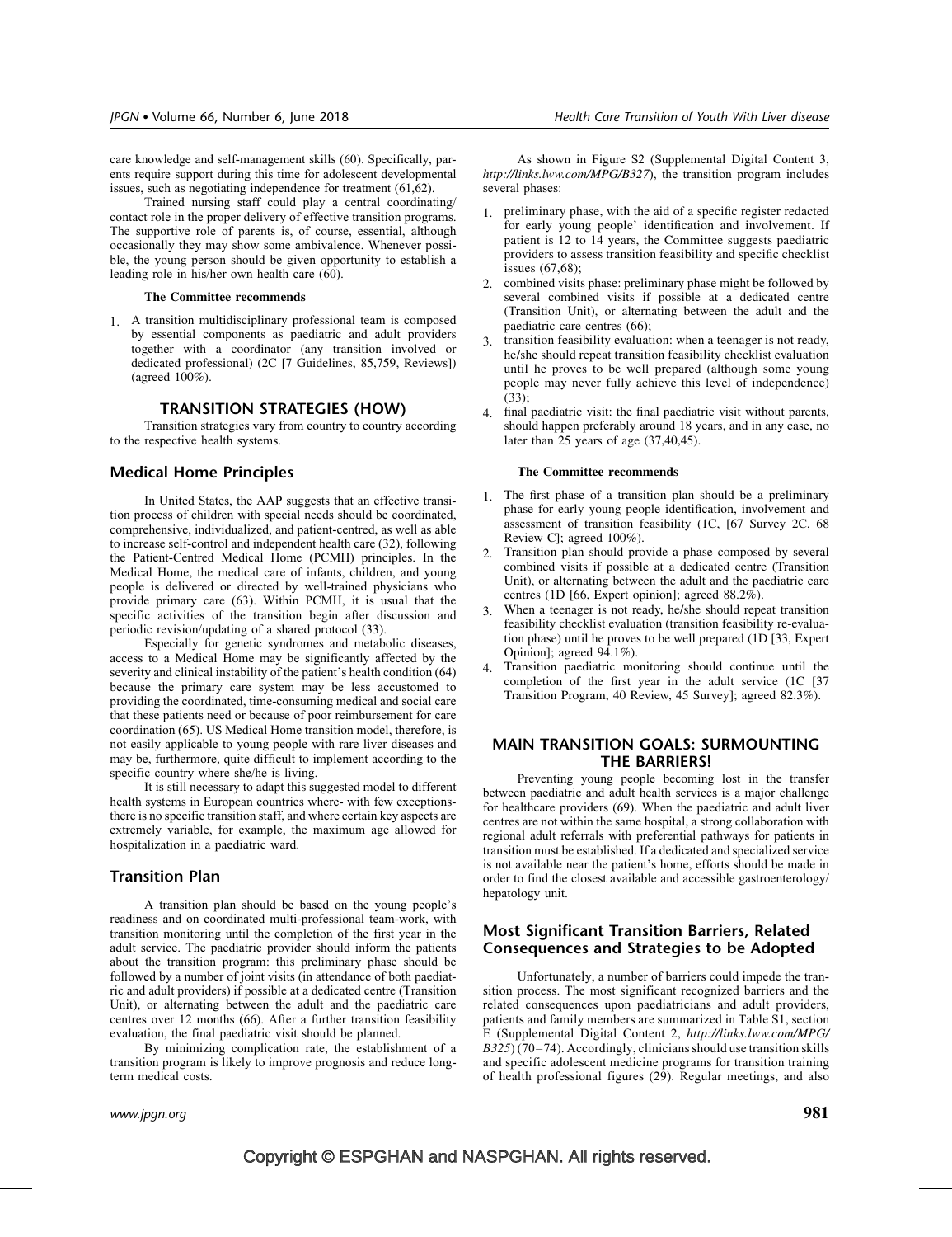suitable technological connection (eg, sms, mailing list, smartphone) for interaction among patients and paediatric/adult providers, should be arranged to improve the effectiveness of the transition program  $(57,75-79)$ . Websites including lists of specialists who are prepared to work with paediatric problems associated with transition, civic education campaigns by national societies, mass media collaboration (67) (eg, [www.gottransitio](http://www.gottransition.org/)[n.org](http://www.gottransition.org/)) have been proposed to significantly help to create nationally based transition networks. Specific networks for transition of some GI disease (eg, IBD) have been recently proposed (80). According to adult hepatologists, the greatest barriers to optimal care are often patients' poor adherence and their limited knowledge and management of their condition (81). The presence of relatives and their strong control on everything that happens to their kids is more frequent with a greater impact on the outcome of transition, than the poor adherence of young patients (81) Factors that might negatively affect medical adherence include not only age but also severity of illness, that is, asymptomatic periods during chronic liver disease may create the risk of poor adherence, and the long duration of treatment. In addition, nonadherence in adolescence is often part of a constellation of risk behaviours, including alcohol and drug use, unintentional pregnancy, mental health diagnoses and legal issues (44). If a formal transition program exists, negative consequences such as patient's inability to discuss the impact of their condition on their overall daily life, fitness, and sexuality are reported as less common (82) (Table 4).

### Transition Outcomes

Past studies focused on transition examined a variety of health (83), or psychosocial outcomes (84), although without uniformity in measurement both in terms of timing and standardization of measurement (85,86). Betz et al (87) assessed the health care transition literature from the triple perspective of health care reform examining outcomes of population health, patient experience, and costs concluding that persons experiencing the transition desire to be a part of the process and want providers who will listen and be sensitive to their needs, which are often different from others receiving health care at the same facility. A recent study (88) is consistent with this conceptual mode.

#### The Committee recommends

- 1. Regular meetings, suitable technological connection interaction among patients and paediatric/adult providers, should be arranged to improve the effectiveness of the transition program (1B [76–79, RCTs]; agreed 94.1%).
- 2. Websites including lists of GI/Hepatology specialists who are prepared to work with problems associated with transition, civic education campaigns by national societies, mass media collaboration may be proposed to help to create regionally/nationally based transition networks (2C [67, Survey]; agreed 94.1%).
- 3. Transition programs should aim to assure individual quantifiable outcomes (quality of life, knowledge of medication, selfmanagement, adherence to medication, dietary adherence, understanding health insurance, complications) (1C [85–87 Reviews]; agreed 100%).
- 4. Transition programs might consider adolescent's social tools (eg, having a social network; 2C [87, Review]; agreed 82.3%).
- 5. Transition programs may also englobe health services (attending medical appointments, having a transition team as reference, and avoidance of unnecessary hospitalization; 2C (87, Review; agreed 88.4%).

TABLE 4. Main transition barriers and their consequences

| Main transition barriers | For patients and families                                   |
|--------------------------|-------------------------------------------------------------|
|                          | Poor knowledge on health care system                        |
|                          | Poor information $\rightarrow$ rights to services,          |
|                          | treatments                                                  |
|                          | Difficulties in identifying the right adult's<br>specialist |
|                          | Lack of knowledge of disease                                |
|                          | For paediatric providers                                    |
|                          | Little time for the transition care                         |
|                          | Lack of financial reimbursement                             |
|                          | Young adults with different level of care                   |
|                          | Lack of experienced adult- specialists.                     |
|                          | For adult's providers                                       |
|                          | Little time for the transitional care                       |
|                          | Low economic reimbursement assistance                       |
|                          | Lack of training in congenital/paediatric<br>onset diseases |
|                          | Lack of communication with paediatric<br>colleagues         |
| Consequences of an       | For patients and families                                   |
| inappropriate transition | ¡Hospitalizations and non-adherence to                      |
|                          | treatment                                                   |
|                          | ↓ Education and/or working training of the                  |
|                          | adolescent                                                  |
|                          | ↓ Success and productivity in adulthood                     |
|                          | Contact with medical profession only in                     |
|                          | emergency                                                   |
|                          | For paediatric providers                                    |
|                          | Difficult parent's involvement in the                       |
|                          | chronic disease                                             |
|                          | Transition felt as a punishment/refusal to                  |
|                          | follow pts                                                  |
|                          | Parents behave in opposite ways                             |
|                          | For adult's providers                                       |
|                          | L'Experience on child's diseases                            |
|                          | continuing into adulthood                                   |
|                          | Transition training difficult to integrate                  |
|                          | into workflow                                               |
|                          | Approach perceived quite unfriendly by                      |
|                          | new pts                                                     |

### PART 2: SELECTED FEATURES OF TRANSITION PROCESSES OF YOUNG ADULTS WITH SPECIFIC PAEDIATRIC-ONSET HEPATOBILIARY DISEASES

Long-term clinical outcomes of patients with a number of hepatobiliary disorders starting during childhood have recently been summarized (25,89).

In general, specific available retrospective multicentre studies show that most cases of long-term survivors with native livers:

- 1. may have a decreased therapy adherence;
- 2. require lifelong care because of the possibility of hepatic deterioration and/or progressive portal hypertension, sometimes ending up into the need for liver transplantation (22,23).

Regarding specifically liver transplanted (LT) patients, the causes for nonadherence to medication and for poor confidence in hospital visits following transfer to adult clinics, leading to graft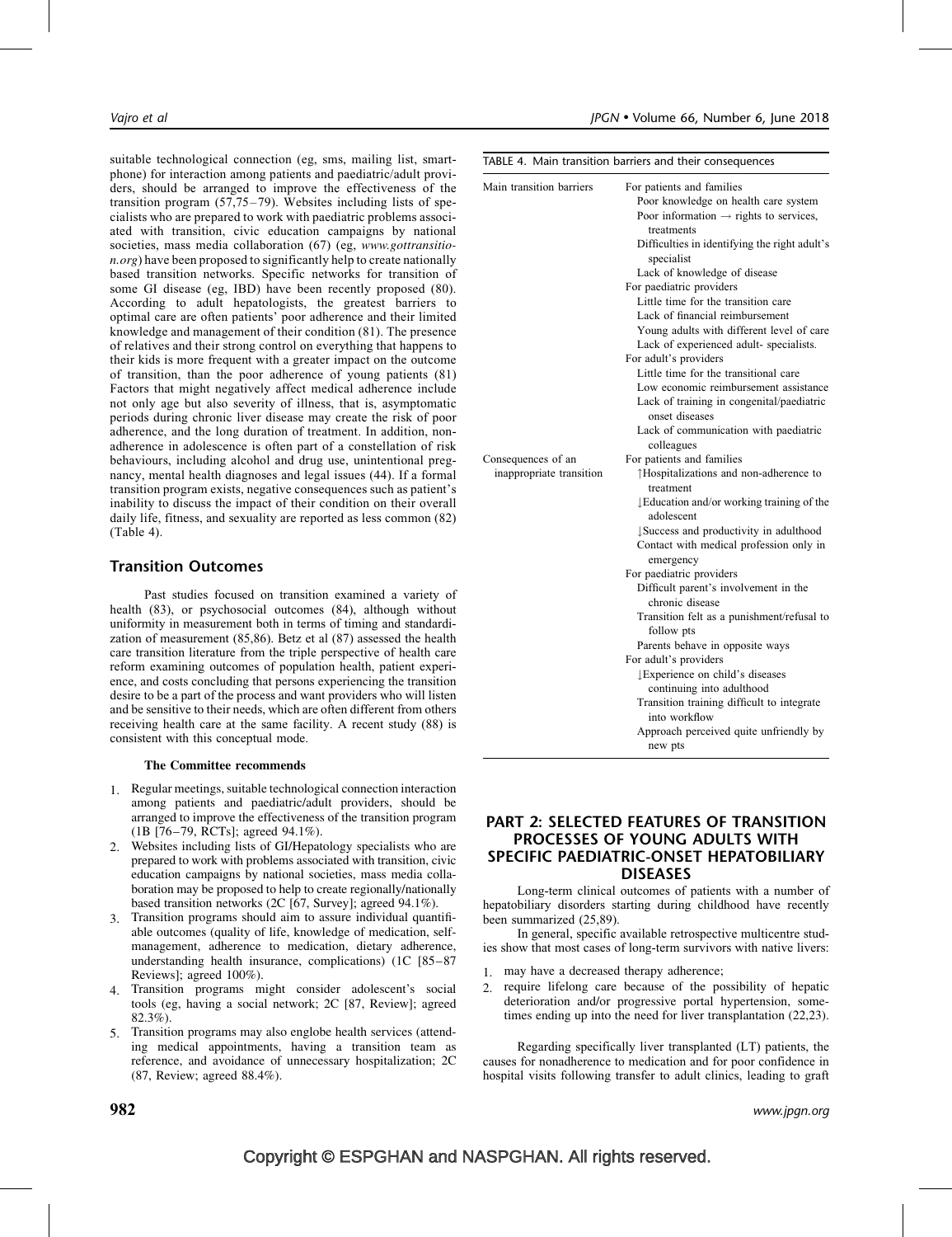| Condition                         | Liver issues                                                                                                                                                                                                                                                                                                                                                                                                                                                                                                                         | Other organs/systems                                                                                                                                           | Social/sexuality/pregnancy/newborns                                                                                                                                                                                                                                                                     |
|-----------------------------------|--------------------------------------------------------------------------------------------------------------------------------------------------------------------------------------------------------------------------------------------------------------------------------------------------------------------------------------------------------------------------------------------------------------------------------------------------------------------------------------------------------------------------------------|----------------------------------------------------------------------------------------------------------------------------------------------------------------|---------------------------------------------------------------------------------------------------------------------------------------------------------------------------------------------------------------------------------------------------------------------------------------------------------|
| Hepatitis B (95-<br>103)          | Cirrhosis and HCC<br>Portal hypertension<br>Liver failure<br>No treatment (if in the tolerance phase)<br>Discuss treatment with new direct<br>antivirals (tenofovir, entecavir) after<br>transition, if indicated                                                                                                                                                                                                                                                                                                                    |                                                                                                                                                                | Antiviral therapy during the 3rd<br>trimester of pregnancy $\rightarrow$ maternal<br>viral load<br>Neonatal rapid active/passive<br>immunization<br>Breast feeding yes<br>Partner vaccination and/or care of safe<br>sexuality                                                                          |
| Hepatitis C<br>(102, 104, 105)    | Rates of fibrosis $\uparrow$ during late<br>adolescence<br>Rare clearance if in newborn period<br>acquired<br>Treatment with new direct antivirals                                                                                                                                                                                                                                                                                                                                                                                   | Cryoglobulinaemia                                                                                                                                              | Antiviral treatment before a planned<br>pregnancy<br>Breast feeding accepted<br>Perinatal HCV risk<br>Care of safe sexuality                                                                                                                                                                            |
| AIH $(106-110)$                   | Consider alternative medical treatment<br>in unresponsive or relapsing cases<br>(eg, cyclosporine, tacrolimus,<br>mycophenolate)                                                                                                                                                                                                                                                                                                                                                                                                     | Monitor possible emergence of other AI<br>diseases (celiac disease, thyroiditis)                                                                               | Increased risk of preterm delivery and<br>neonatal complications<br>Not stop therapy during pregnancy/<br>breast-feeding (AZA)                                                                                                                                                                          |
|                                   | Progress to end-stage liver disease<br>despite therapy<br>Poor compliance to cortisones and IS<br>therapy<br>Overlap with autoimmune sclerosing<br>cholangitis<br>Recurrence after LT, especially with<br>overlap syndrome                                                                                                                                                                                                                                                                                                           | Monitor IBD<br><b>Monitor APECED</b>                                                                                                                           | Not stop therapy during pregnancy/<br>breast-feeding (AZA)<br>Avoid MMF in pregnancy                                                                                                                                                                                                                    |
| PSC (93,111-<br>114)              | Liver cirrhosis and liver failure. Risk of<br>recurrence after OLT<br>Cholangiocarcinoma<br>PSC/ASC/AIH-PSC overlap                                                                                                                                                                                                                                                                                                                                                                                                                  | Monitor IBD development before or<br>after LT                                                                                                                  | Pregnancy not be discouraged.<br>Associated to preterm birth and<br>caesarean section but not to<br>congenital malformations.                                                                                                                                                                           |
| <b>NAFLD</b><br>$(26, 115 - 118)$ | Potential evolution to cirrhosis and HCC<br>Lower long-term survival described in a<br>tertiary care setting                                                                                                                                                                                                                                                                                                                                                                                                                         | Metabolic syndrome and renal/<br>cardiovascular diseases<br>Plan bariatric surgery after transition, in<br>selected cases                                      | Maternal gestational diabetes, metabolic<br>syndrome<br>Neonatal NAFLD                                                                                                                                                                                                                                  |
| LT $(75, 119 - 135)$              | Possible recurrence of previous liver<br>disease (eg, AIH; PFIC $1-3$ ) and de<br>novo AIH<br>Insulin resistance $\rightarrow$ de novo NAFLD<br>post $LT \rightarrow$ liver fibrosis<br>Hepatic artery thrombosis, rejection<br>Poor adherence to IS and hospital visits:<br>$\rightarrow$ graft loss and need for<br>re-transplantation<br>$\rightarrow$ need to simplify the therapy<br>(reducing number of drugs)<br>Be aware that usually there is a Roux en<br>Y loop, piggy-back of cava, usually<br>pts are appendicectomized | Linear growth impairment; delayed<br>Tanner 5 pubertal stage<br>Obesity, arterial HT, IR, diabetes, met.<br>syndrome<br>Poor renal function<br><b>EBV-PTLD</b> | Lower school performances<br>Lower physical health related QOL<br>Feelings of limitation of freedom,<br>loneliness<br>Negative thoughts, problematic<br>relationships-<br>Good maternal and neonatal outcome<br>described if it is followed by a<br>multidisciplinary and high-risk<br>obstetrical team |

TABLE 5. Agreed specific new onset issues during the follow-up of transitioning youth with hepatobiliary diseases well known by adult providers requiring special attention

 $AH =$  autoimmune hepatitis, APECED = autoimmune polyendocrinopathy-candidiasis-ectodermal dystrophy, ASC = autoimmune sclerosing cholangitis, AZA = azathioprine, EBV = Epstein-Barr Virus, HCC = hepatocellular carcinoma, HCV = hepatitis C virus, HT = hypertension, IBD = inflammatory bowel disease, IR = insulin-resistance, IS = immunosuppressive, LT = liver transplantation, NAFLD = nonalcoholic fatty liver disease, NTBC = nitisinone,  $LT =$  liver transplantation, PFIC = progressive familiar intrahepatic cholestasis, PSC = primary sclerosing cholangitis, PTLD = posttransplant lymphoproliferative disease,  $QOL =$  quality of life.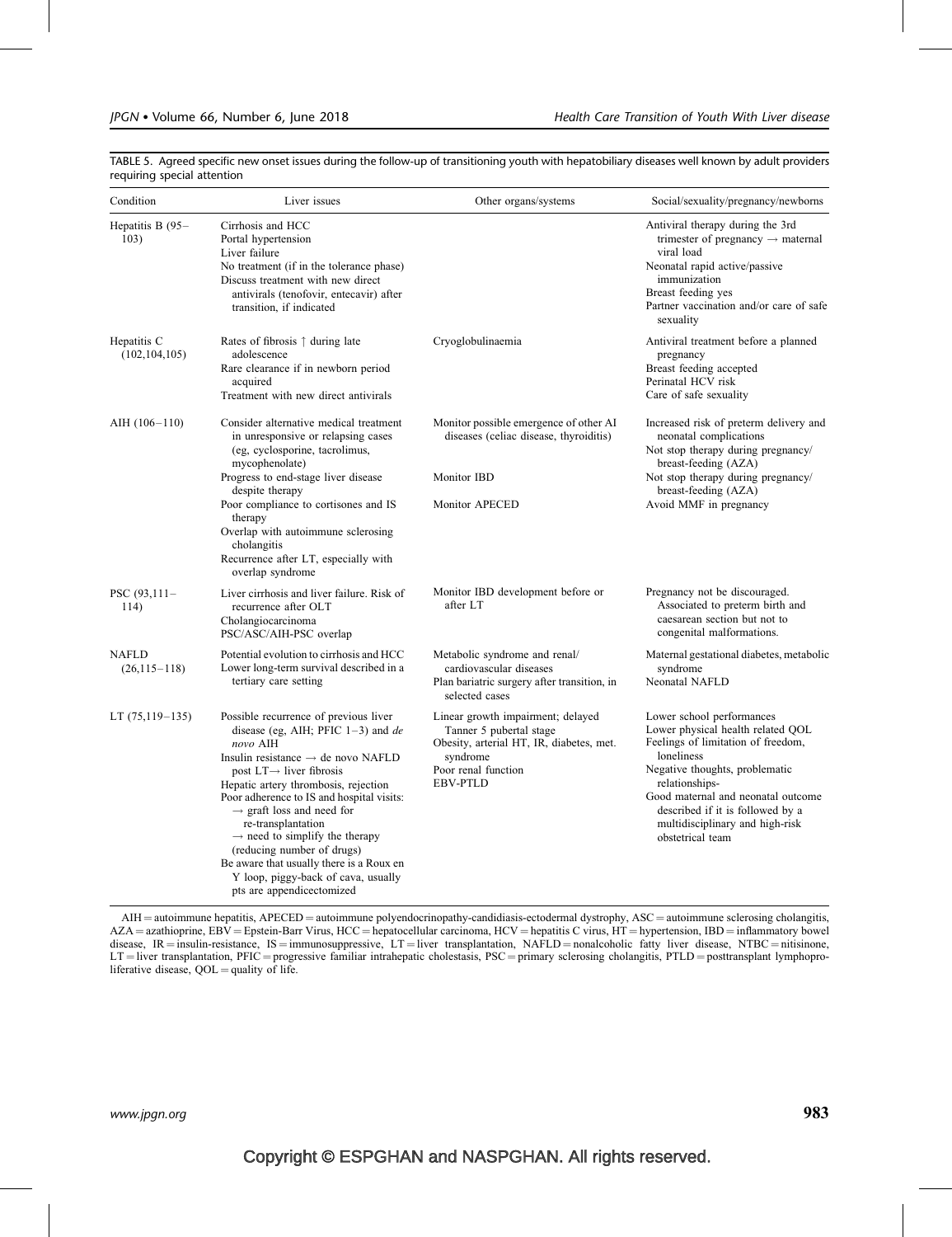| Condition                           | Liver issues special<br>recommendations                                                                                                                                                                                                                                                                                                                                                                                      | Other organs/systems                                                                                                                                                                                        | Social/sexuality/pregnancy/<br>newborn                                                                                                                                                                                                                                                           |
|-------------------------------------|------------------------------------------------------------------------------------------------------------------------------------------------------------------------------------------------------------------------------------------------------------------------------------------------------------------------------------------------------------------------------------------------------------------------------|-------------------------------------------------------------------------------------------------------------------------------------------------------------------------------------------------------------|--------------------------------------------------------------------------------------------------------------------------------------------------------------------------------------------------------------------------------------------------------------------------------------------------|
| Biliary atresia $(93, 136 - 140)$   | PH, including endoscopic follow up<br>for variceal screening and<br>prophylaxis<br>If still with native liver, increased<br>risk of decompensation upon<br>pregnancy<br>Lifelong care for possible hepatic<br>deterioration if still with native<br>liver<br>Lifelong posttransplant care if<br>indicated (see "LT", liver<br>transplantation, below in this<br>Table), including monitoring<br>long-term consequences of LT | Post-transplant: bone density,<br>malignancies (skin, other<br>organs), hypertension, kidney<br>function, if relevant:<br>corticosteroid induced ocular<br>abnormalities                                    | School and work: satisfying career<br>In case of native liver, pregnancy<br>may lead to increased risk of<br>decompensation of until then<br>compensate cirrhosis<br>After transplantation, pregnancy<br>possible under close monitoring<br>of multidisciplinary obstetrics/<br>hepatology teams |
| A1AT deficiency (27,28,141,142)     | Cirrhosis<br>HCC<br>Look for new therapy                                                                                                                                                                                                                                                                                                                                                                                     | Avoid obesity, alcohol, tobacco<br>smoking<br>Pursue vaccinations (influenza,<br>pneumococcus)<br>Pulmonary involvement may<br>benefit from recA1AT<br>High variability of disease<br>symptoms presentation |                                                                                                                                                                                                                                                                                                  |
| Alagille syndrome $(93, 143 - 149)$ | Liver failure/portal hypertension<br>(during pregnancy)<br>Hepatic nodular/HCC<br>Hypercholesterolemia/Xanthomas<br>Intractable pruritus                                                                                                                                                                                                                                                                                     | Kidney problems up to renal failure<br>Heart /vascular anomalies<br>(abdominal, neurological level)<br>Problems with external stomas<br>Hypertension                                                        | Good maternal and fetal outcome<br>Genetic counselling<br>Familial screening                                                                                                                                                                                                                     |
| Ciliopathies $(150-153)$            | Cholangiocarcinoma<br>Cholelithiasis<br>Worsening portal hypertension (not<br>cirrhotic)<br>Recurrent cholangitis/ Sepsis<br>Consider LT (liver failure or<br>complications /severe PH)                                                                                                                                                                                                                                      | Polycystic kidney disease<br>associated<br>Risk of kidney related-systemic<br>hypertension                                                                                                                  | Uncomplicated pregnancy or<br>transient worsening of renal<br>function                                                                                                                                                                                                                           |
| Crigler-Najjar (154)                | Phototerapy: regular assessment of<br>the frequently decreased efficacy<br>with increasing age<br>Type 2: Enzyme inducers<br>Indication and optimal timing of LT<br>Awareness of the continuous risk on<br>bilirubin toxicity, including the<br>lifelong risk on kernicterus (if no<br>transplanted)                                                                                                                         | Possible kernicterus with<br>permanent neurological damage<br>at any age                                                                                                                                    | Normal pregnancy described during<br>PB treatment or after LT<br>Social and psychological burden of<br>phototherapy need: effects on<br>relationship and family life                                                                                                                             |
| $CF(155-161)$                       | Combination of CF liver and lung<br>disease<br>Cirrhotic or non cirrhotic, portal<br>hypertension/hypersplenism<br>Liver failure<br>Decision about timing for LT,<br>possibly before irreversible lung<br>disease                                                                                                                                                                                                            | Lung/cardiovascular disease<br>management<br>Pancreatic insufficiency/Diabetes/<br>Osteoporosis                                                                                                             | Normal pregnancy possible if<br>multidisciplinary care<br>Genetic counseling<br>Social/couple problems                                                                                                                                                                                           |
| $GSD(162-165)$                      | Type I: hepatic adenomas $\rightarrow$<br>dysplasia and HCC<br>Type III and IV $\rightarrow$ cirrhosis and<br>cardiomyopathy                                                                                                                                                                                                                                                                                                 | Type Ib $\rightarrow$ neutrophil deficiency-<br>based chronic IBD colitis<br>Specific Diet                                                                                                                  | Normal pregnancy described                                                                                                                                                                                                                                                                       |

TABLE 6. Agreed specific new onset issues expected during the follow-up of transitioning youth with specific paediatric age onset hepatobiliary diseases requiring special attention by adult providers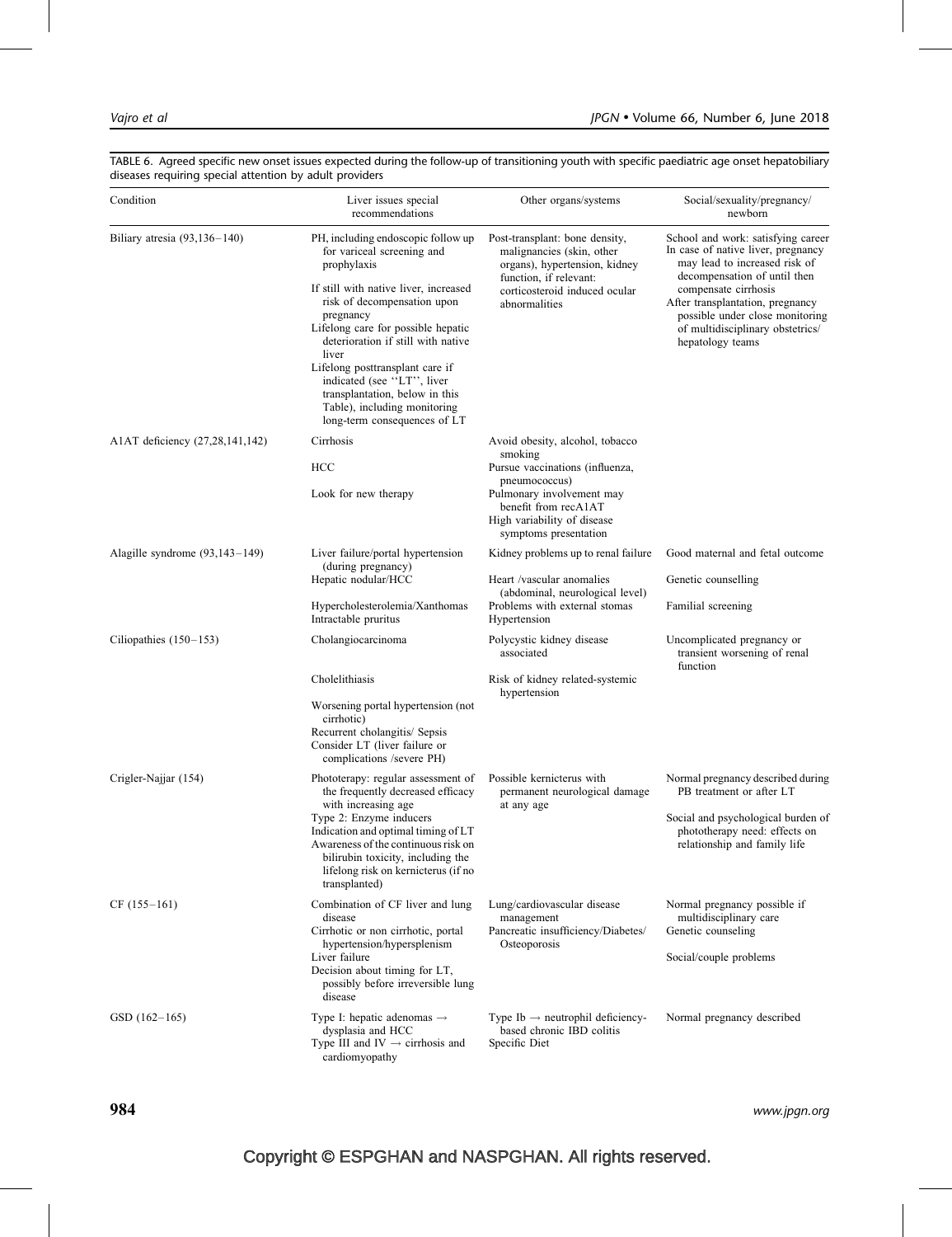|  | TABLE 6. (Continued). |
|--|-----------------------|
|--|-----------------------|

| Condition                               | Liver issues special<br>recommendations                                                                                                                                                                                                          | Other organs/systems                                                                                                                                                                              | Social/sexuality/pregnancy/<br>newborn                                                                                                                                                       |
|-----------------------------------------|--------------------------------------------------------------------------------------------------------------------------------------------------------------------------------------------------------------------------------------------------|---------------------------------------------------------------------------------------------------------------------------------------------------------------------------------------------------|----------------------------------------------------------------------------------------------------------------------------------------------------------------------------------------------|
| Hereditary tyrosinemia type I (166,167) | Acute or chronic liver failure if<br>unresponsive to NTBC                                                                                                                                                                                        | Renal tubular dysfunction                                                                                                                                                                         | Normal pregnancy in NTBC-<br>treated patients                                                                                                                                                |
|                                         | HCC                                                                                                                                                                                                                                              | Hypophosphataemic rickets at all<br>age                                                                                                                                                           |                                                                                                                                                                                              |
|                                         | Plan LT if liver failure or HCC                                                                                                                                                                                                                  | Specific Diet                                                                                                                                                                                     |                                                                                                                                                                                              |
| Mitochondrial disorders $(168-173)$     | LT only after accurate evaluation<br>Genetic counselling                                                                                                                                                                                         | Multiorgan dysfunction $\rightarrow$ CNS<br>disease may precede or follow<br>hepatopathy                                                                                                          | Significant risk of MLD if fetuses<br>have short, medium, and long-<br>chain FAOD (eg, HELLP<br>syndrome in LCHAD deficiency)<br>and mother is heterozygous;<br>AFLP when fetuses have CPT I |
|                                         |                                                                                                                                                                                                                                                  |                                                                                                                                                                                                   | deficiency, a Reye-like syndrome<br>typically between 8 and<br>18 months of age<br>Innovative therapies                                                                                      |
| PFIC/BRIC (174-180)                     | PFIC1&2: gallstones, PH, cirrhosis,<br><b>HCC</b><br>Biliary diversion $\rightarrow$ problems with<br>external stomas<br>PFIC-1 pts post LT: liver steatosis<br>PFIC-2 pts relapse post LT PFIC 3:<br>rarely transplanted/BRIC: milder<br>course | PFIC1&2: diarrhea<br>PFIC-1 pts post LT: diarrhoea                                                                                                                                                | Pregnancy complicated by variable<br>exacerbations of jaundice and<br>cholestasis (BRIC/PFIC)<br>Newborn hyaline membrane<br>disease                                                         |
| Urea cycle disorders (181,182)          | Poor adherence $\rightarrow$ metabolic<br>decompensation, acute liver<br>injury or liver failure                                                                                                                                                 | Diet for avoiding serious acute<br>metabolic decompensations                                                                                                                                      | High-risk pregnancy; should be<br>closely followed by a<br>multidisciplinary and high-risk<br>obstetrical team                                                                               |
|                                         | LT if recurrent metabolic<br>decompensation                                                                                                                                                                                                      | Hyperammoniaemic neurological<br>signs or psychiatric signs<br>Avoid valproic acid and steroids                                                                                                   |                                                                                                                                                                                              |
| Portal cavernoma (183-185)              | Portal hypertension and<br>complications (hypersplenism)<br>Consider surgery                                                                                                                                                                     | Pulmunar shunts                                                                                                                                                                                   | Elective CS seems necessary in<br>cases with digestive varices<br>OEGD every 1 year                                                                                                          |
| Wilson disease $(186-190)$              | Poor adherence $\rightarrow$ liver failure,<br>behavioural changes,<br>neurological signs                                                                                                                                                        | Fanconi syndrome and progressive<br>renal failure                                                                                                                                                 | Pregnancy should be closely<br>followed by a high-risk team                                                                                                                                  |
|                                         | Liver failure after spontaneous<br>interruption of treatment                                                                                                                                                                                     | Irregular periods and multiple<br>miscarriages $\rightarrow$ hormonal<br>changes                                                                                                                  | GE varices may be aggravated by<br>pregnancy                                                                                                                                                 |
|                                         | Consider to switch from<br>Penicillamine to Zinc                                                                                                                                                                                                 | WD behavioural changes need to be<br>differentiated from physiological<br>adolescent changes                                                                                                      | Irregular periods and miscarriages<br>if liver not functioning well                                                                                                                          |
|                                         |                                                                                                                                                                                                                                                  | Possible nutritional deficiencies<br>(Fe, Zn)<br>Elastosis perforans serpiginosa<br>after long term D-penicillamine<br>therapy<br>Necessity of a multidisciplinary<br>team<br>Genetic counselling | Pursue medication to avoid mother/<br>newborn health problems                                                                                                                                |

AFLP = acute fatty liver of pregnancy, BRIC = benign recurrent intrahepatic cholestasis, CF = cystic fibrosis, CNS = central nervous system, CPTI = hepatic carnitine palmitoyltransferase,  $CS =$  caesarean section,  $FAO =$  fatty-acid oxidation disorders,  $HCC =$  hepatocellular carcinoma,  $HELLP =$  haemolysis, elevated liver-enzyme levels, and a low-platelet count, IBD = inflammatory bowel disease, IT = immunosuppressive therapy, LCHAD = L-3-hydroxyacyl-CoA dehydrogenase deficiency, MLD = maternal liver disease, NTBC = nitisinone, LT = liver transplantation, OEGD = oesophagus-gastro-duodenoscopy,  $PB =$ phenobarbital, PFIC = progressive familiar intrahepatic cholestasis, PH = portal hypertension, recA1AT = recombinant alpha1-antitrypsin.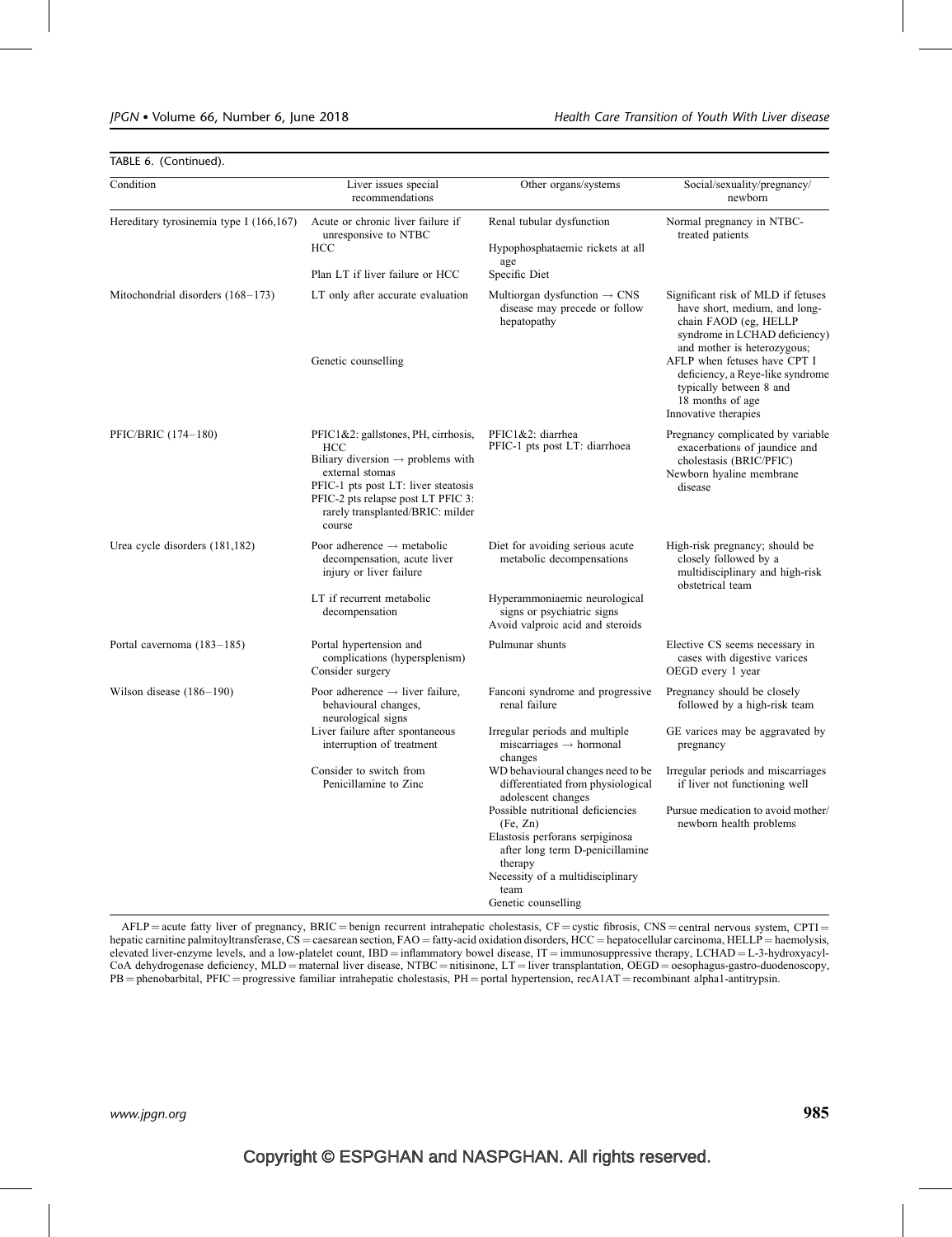loss, and the need for retransplantation (90) are complex and include the difficulties young people experience in the development from childhood to adulthood, their need to become self-reliant, and the different medical approach of paediatric and adult care (91–93). Other relevant issues, which the Committee feels need to be taken into special consideration, regarding young adults with paediatric onset hepatobiliary diseases, refer to:

- 1. effects of pregnancy/lactation/associated illnesses on exacerbations of specific chronic liver disease and vice versa (eg, BRIC-pregnancy);
- 2. obesity-related nonalcoholic fatty liver disease (NAFLD) and effects of alcohol during adult life;
- 3. surveillance for neoplastic changes and other nonhepatic organrelated diseases (eg, autoimmune conditions).

Similarly, important aspects specific to each condition are considered:

- 1. parenthood, maternal, and fetal outcomes (eg, in hepatitis B/C);
- 2. long-term effects/complications of some chronic treatments on patients and/or their offspring (for detailed information on how to use the lowest risk drug possible, with attention to the appropriate level of efficacy, readers are addressed to a specific AGA document) (94);
- 3. education, professional occupation, and career.

In Table 5, the Committee summarizes relevant available references and/or Committee considerations specific for the most common conditions. The Committee focused on a number of common disease-specific clinical, psychological, and social problems that an adult GI/hepatologist/internist may encounter once the young adult patient with chronic liver disease has been transferred.

Some information on a number of rare paediatric onset hepatobiliary disorders and liver transplantation is provided as well (Table 6).

Overall, advances in medical and surgical therapy mean that significant numbers of children with previously fatal liver disease are surviving into adult life. Adult physicians need to be aware of the clinical management and complications of diseases originating in infancy such as biliary atresia, Progressive Familial Intrahepatic Cholestasis, Alagille's syndrome, and metabolic diseases such as Tyrosinemia Type 1. They also need to be familiar with the longterm consequences of childhood liver disease or liver transplantation performed in childhood (eg, psychological, cognitive/growth/ pubertal delay, renal failure, recurrent disease, osteoporosis, and posttransplant malignancies, especially posttransplant lymphoproliferative disease) (90).

The Committee concludes that a multiprofessional team, trained to detect, treat or even prevent several disease-specific complications encountered during/after transition of adolescents affected by paediatric-onset hepatobiliary conditions, could definitely improve outcomes, and quality of life.

### FINAL CONSIDERATIONS

Transition from childhood to early adulthood is surrounded by a number of physical, emotional, social and cognitive developmental changes and challenges, many of them being ''physiological.'' The issues hitherto discussed highlight that the presence of a chronic disease in general and of some hepatobiliary diseases in particular, represents an additional challenge. The transition process—in addition to pharmacological therapies, side effects, and hepatic disease-related complications should include a number of general subjects such as education, counselling, career, social education, sexuality. Detailing most of these aspects, however, was beyond the scope of this position paper, while some of them have already been well addressed in existing comprehensive guidelines (33,34).

Although there is broad agreement that preparation is needed to help adolescents and young adults during transition process, there is no consensus regarding what constitutes a successful health care transition. A successful transition process should create independent young adults who are capable of living independently and in balance with their chronic condition and to make informed decisions about their future health. Special attention is required for young patients with additional learning needs because of or associated with liver disease where transition process could be even more challenging and requires specifically planned pathways (89).

The key elements for an effective transition include correct timing, preparation, and education. A joint structure including paediatric and adult staff would be the ''ideal'' introduction for young people to the adult medical world. For this purpose, it should be advised to select and contact well in advance adult clinics for strict cooperation in the transition program.

An evidence-based implementation of a systematic transition policy on paediatric-onset hepatobiliary diseases is still limited by a lack of solid evidence. Different models of transition have, therefore, been developed also locally. It is still unknown if a standardized protocol-driven transition process as the one here proposed is superior to a process that varies both nationally and internally. Existing models of transition proposed also for other organs/systemic paediatric onset diseases have rarely been evaluated in randomized controlled trials with accurate measurements of patients' outcomes. It will be crucial to evaluate to what extent a well structured and planned transition remove barriers, influences medical adherence, reduces the prevalence and severity of complications, and improves health-related quality of life.

Acknowledgment: The authors wish to acknowledge Dr Tom Karlsen, EASL Secretary General for his kind support.

#### REFERENCES

- 1. Blum RWM, Garell D, Hodgman CH, et al. Transition from childcentred to adult health-care systems for young people with chronic conditions J Adolesc Health 1993;14:570-6.
- 2. Sawyer S, Blair S, Bowes G. Chronic illness in young people: transfer or transition to adult services? J Paediatr Child Health 1997;33: 88–90.
- 3. Ladores S. Concept analysis of health care transition in adolescents with chronic conditions. J Pediatr Nurs 2015;30:e119-29.
- 4. Rosen DS, Blum RW, Britto M, et al. Transition to adult health care for young people and young adults with chronic conditions: position paper of the Society for Young people Medicine. J Adolesc Health 2003;33: 309–11.
- 5. Kennedy A, Sloman F, Douglass JA, et al. Young people with chronic illness: the approach to transition. Intern Med J 2007;37:555-60.
- 6. Bensen R, McKenzie R, Fernandes S, et al. Transitions in paediatric gastroenterology: results of a national provider survey. J Pediatr Gastroenterol Nutr 2016;63:488–93.
- 7. Mazur A, Dembinski L, Schrier L, et al. European Academy of Paediatric consensus statement on successful transition from paediatric to adult care for adolescents with chronic conditions. Acta Paediatr 2017;106:1354–7.
- 8. de Silva PSA, Fishman LN. The transition of the gastrointestinal patient from paediatric to adult care. Pediatr Clin North Am 2017; 64:707–20.
- 9. Young N, McCormick A, Mills W, et al. The transition study: a look at youth and adults with cerebral palsy, spina bifida, and acquired brain injury. Phys Occup Ther Pediatr 2006;26:25–45.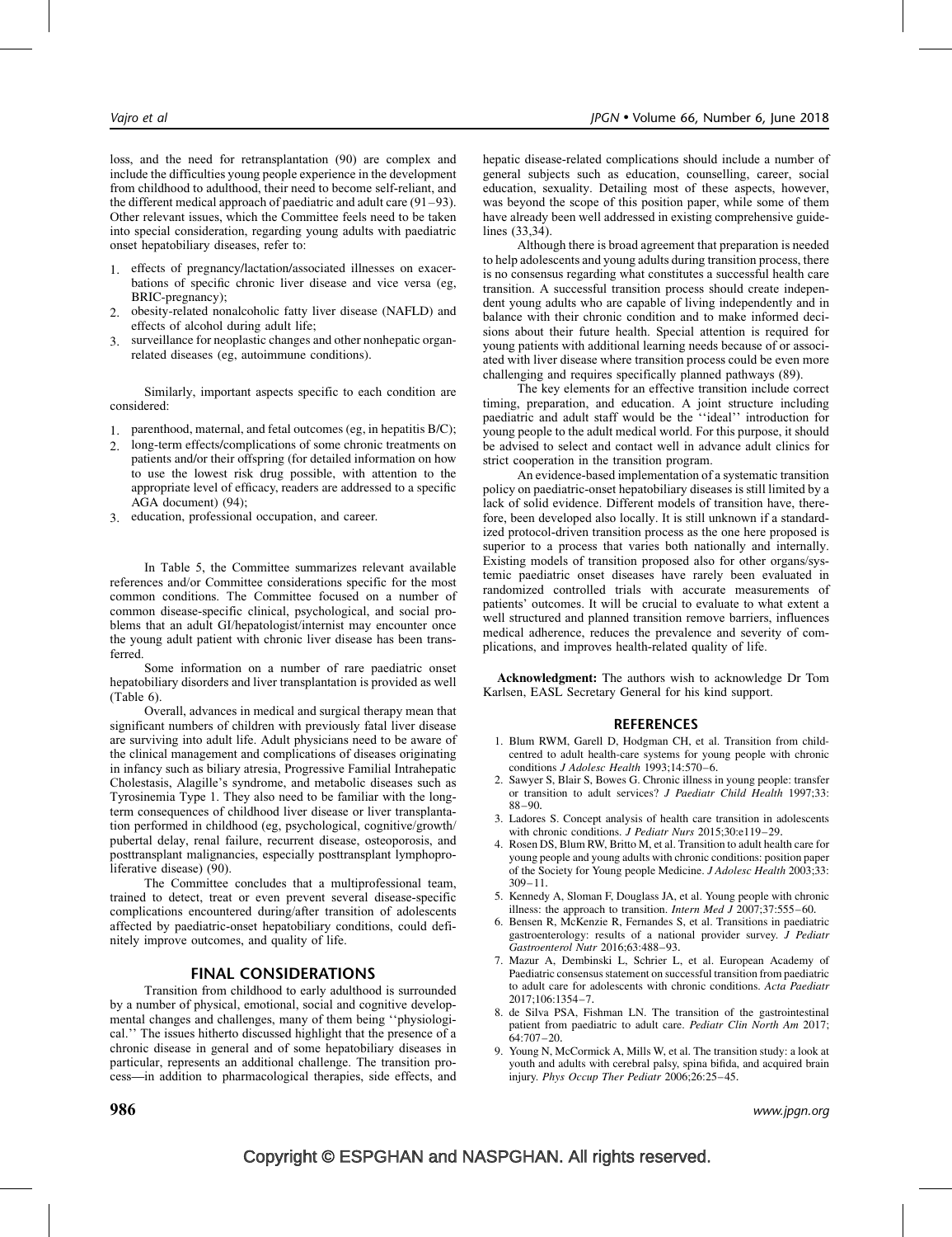- 10. Marcer H, Finlay F, Baverstock A. ADHD and transition to adult services—the experience of community paediatricians. Child Care Health Dev 2008;34:564–6.
- 11. Peters A, Laffel L. American Diabetes Association (ADA) Transition Working Group. Diabetes care for emerging adults: recommendations for transition from paediatric to adult diabetes care systems: a position statement of the ADA. Diabetes Care 2011;31:2447–85.
- 12. El-Matary W. Transition of children with inflammatory bowel disease: big task, little evidence. World J Gastroenterol 2009;30:3744-7.
- 13. Baldassano R, Ferry G, Griffiths A, et al. Transition of the patient with inflammatory bowel disease from paediatric to adult care: recommendations of the North American Society for Paediatric Gastroenterology, Hepatology and Nutrition. J Pediatr Gastroenterol Nutr 2002; 34:245–8.
- 14. Bryant R, Young A, Cesario S, et al. Transition of chronically ill youth to adult health care: experience of youth with hemoglobinopathy. J Pediatr Health Care 2011;25:275–83.
- 15. Lyon ME, Kuehl K, McCarter R. Transition to adulthood in congenital heart disease: missed young people milestones. J Adolesc Health 2006;39:121–4.
- 16. Houtrow AJ, Newacheck PW. Understanding transition issues: asthma as an example. J Pediatr 2008;152:453–5.
- 17. Shrewsbury VA, Baur LA, Nguyen B, et al. Transition to adult care in young people obesity: a systematic review and why it is a neglected topic. Int J Obes (Lond) 2014;38:475–9.
- 18. Ludvigsson JF, Agreus L, Ciacci C, et al. Transition from childhood to adulthood in coeliac disease: the Prague consensus report. Gut 2016;65:1242–51.
- 19. Kelly D, Wray J. The young people liver transplant patient. Clin Liver Dis 2014;18:613–32.
- 20. Fredericks EM. Nonadherence and the transition to adulthood. Liver Transpl 2009;15:S63–9.
- 21. Burra P. The young people and liver transplantation. J Hepatol 2012;56:714–22.
- 22. Junge N, Migal K, Goldschmidt I, et al. Transition after paediatric liver transplantation -perceptions of adults, adolescents and parents. World J Gastroenterol 2017;23:2365–75.
- 23. Kamath BM, LThoff KM. Liver transplantation in children: update 2010. Pediatr Clin North Am 2010;57:401–14.
- 24. Brooks AJ, Smith PJ, Cohen R, et al. UK guideline on transition of adolescent and young persons with chronic digestive diseases from paediatric to adult care. Gut 2017;66:988–1000.
- 25. Guercio Nuzio S, Ann Tizzard S, Vajro P. Tips and hints for the transition: what adult hepatologists should know when accept teens with a paediatric hepatobiliary disease. Clin Res Hepatol Gastroenterol 2014;38:277–83.
- 26. Hadžić N, Baumann U, McKiernan P, et al. Long-term challenges and perspectives of pre-adolescent liver disease. Lancet Gastroenterol Hepatol 2017;2:435–45.
- 27. Rook M, Rosenthal P. Caring for adults with paediatric liver disease. Curr Gastroenterol Rep 2009;11:83–9.
- 28. Vajro P, Ferrante L, Lenta S, et al. Management of adults with paediatric-onset chronic liver disease: strategic issues for transition care. Dig Liver Dis 2013;46:295–301.
- 29. Joshi D, Gupta N, Samyn M, et al. The management of childhood liver diseases in adulthood. J Hepatol 2017;66:631-44.
- 30. Vajro P, Tizzard SA, Fischler B, et al. Paediatric onset liver diseases transitioning to adult care: preliminary data on a still orphan area requiring a consensus. XXI SIGENP Annual Meeting, Sorrento (Italy) October 2014. Dig Liver Dis 2014;46:e102.
- 31. Guyatt G, Gutterman D, Baumann MH, et al. Grading strength of recommendations and quality of evidence in clinical guidelines: report from an American college of chest physicians task force. Chest 2006;129:174–81.
- 32. American Academy of Paediatrics, American Academy of Family Physicians, American College of Physicians-American Society of Internal Medicine. Consensus statement on health care transitions for young adults with special health care needs. *Paediatrics* 2002;110 (6 Pt 2):1304–6.
- 33. American Academy of Paediatrics, American Academy of Family Physicians, American College of Physicians; Transitions Clinical Report Authoring Group, Cooley WC, Sagerman PJ. Supporting the health care transition from adolescence to adulthood in the medical home. Paediatrics 2011;128:182–200.
- 34. Centre for Health Care Transition Improvement. Got transition program. 2014. Available at: [www.gottransition.org](http://www.gottransition.org/). (last assessed February 2018).
- 35. Gold JI, Boudos R, Shah P, et al. Transition consultation models in two academic medical centers. Pediatr Ann 2017;46:e235–41.
- 36. Jones MR, Robbins BW, Augustine M, et al. Transfer from paediatric to adult endocrinology. Endocr Pract 2017;23:822–30.
- 37. ON TRAC (Transitioning Responsibly to Adult Care). Available at: <http://ontracbc.ca/>.(last assessed February 2018).
- 38. Good 2 Go Transition Program. Available at: [http://www.sickkids.ca/](http://www.sickkids.ca/good2go/) [good2go/](http://www.sickkids.ca/good2go/).(last assessed February 2018).
- 39. Stepping UP: A GUIDE to enabling a good transition to adulthood for young people with life limiting and life-threatening conditions. Available at: [http://www.togetherforshortlives.org.uk](http://www.togetherforshortlives.org.uk/). (last assessed February 2018).
- 40. McPheeters M, Davis AM, Taylor JL, et al. Transition care for children with special health needs Rockville (MD): Agency for Healthcare Research and Quality; 2014. Available at: [http://www.ncbi.nlm.nih.](http://www.ncbi.nlm.nih.gov/books/NBK222123/) [gov/books/NBK222123/](http://www.ncbi.nlm.nih.gov/books/NBK222123/) PubMed PMID: 25057736.
- 41. National Institute for Health and Care Excellence. Transition from children's to adults' services for young people using health or social care services. February 2016. Available at: [https://www.nice.org.uk/](https://www.nice.org.uk/guidance/indevelopment/gid-scwave0714) [guidance/indevelopment/gid-scwave0714](https://www.nice.org.uk/guidance/indevelopment/gid-scwave0714). (last assessed February 2018).
- 42. Binks JA, Barden WS, Burke TA, et al. What do we really know about the transition to adult-centered health care? A focus on cerebral palsy and spina bifida. Arch Phys Med Rehabil 2007;88:1064–73.
- 43. Watson R, Parr J, Joyce C, et al. Models of transitional care for young people with complex health needs: a scoping review. Child Care Health Dev 2011;37:780–91.
- 44. Harry R, Fraser-Irwin C, Mouat S, et al. Long-term follow up of paediatric liver transplant recipients: outcomes following transfer to adult healthcare in New Zealand. Intern Med J 2015;45:580–2.
- 45. Bensen R, McKenzie RB, Fernandes SM, et al. Transitions in paediatric gastroenterology: results of a national provider survey. J Pediatr Gastroenterol Nutr 2016;63:488–93.
- 46. Betz CL, Smith K, Macias K. Testing the transition preparation training program: a randomized controlled trial. Int J Child Adolesc health 2010;3:595–607.
- 47. Dwyer-Matzky K, Blatt A, Asselin BL, et al. Lack of preparedness for paediatric to adult-oriented healthcare transition in hospitalized adolescents and young adults. Acad Pediatr 2018;18:102–10.
- 48. Sebastian S, Jenkins H, McCartney S, et al. The requirements and barriers to successful transition of adolescents with inflammatory bowel disease: differing perceptions from a survey of adult and paediatric gastroenterologists. J Crohn Colitis 2012;6:830–44.
- 49. Gorter JW, Stewart D, Cohen E, et al. Are two youth-focused interventions sufficient to empower youth with chronic health conditions in their transition to adult healthcare: a mixed-methods longitudinal prospective cohort study. BMJ Open 2015;5:e007553.
- 50. Sawicki GS, Garvey KC, Toomey SL, et al. Preparation for transition to adult care among Medicaid-insured adolescents. Paediatrics 2017;140:pii: e20162768.
- 51. McLaughlin SE, Diener-West M, Indurkhya A, et al. Improving transition from paediatric to adult cystic fibrosis care: lessons from a national survey of current practices. Paediatrics 2008;121:1160–6.
- 52. Schwartz LA, Tuchman LK, Hobbie WL, et al. A social-ecological model of readiness for transition to adult-oriented care for adolescents and young adults with chronic health conditions. Child Care Health Dev 2011;37:883–95.
- 53. Lotstein DS, McPherson M, Strickland B, et al. Transition planning for youth with special health care needs: results from the National Survey of Children with Special Health Care Needs. Paediatrics 2005;115: 1562–8.
- 54. Data Resource Centre for Child and Young People Health. National Survey for Children with Special Health Care Needs 2009/2010. Available at: [www.childhealthdata.org](http://www.childhealthdata.org/). (last assessed February 2018).
- 55. Beresford B, Moran N, Sloper T, et al. Transition to adult services and adulthood for young people with autistic spectrum conditions (working paper no DH 2525). York: Social Policy Research Unit, 2013. Available at: <https://www.york.ac.uk/inst/spru/pubs/pdf/TransASC.pdf>. (last accessed February 2018).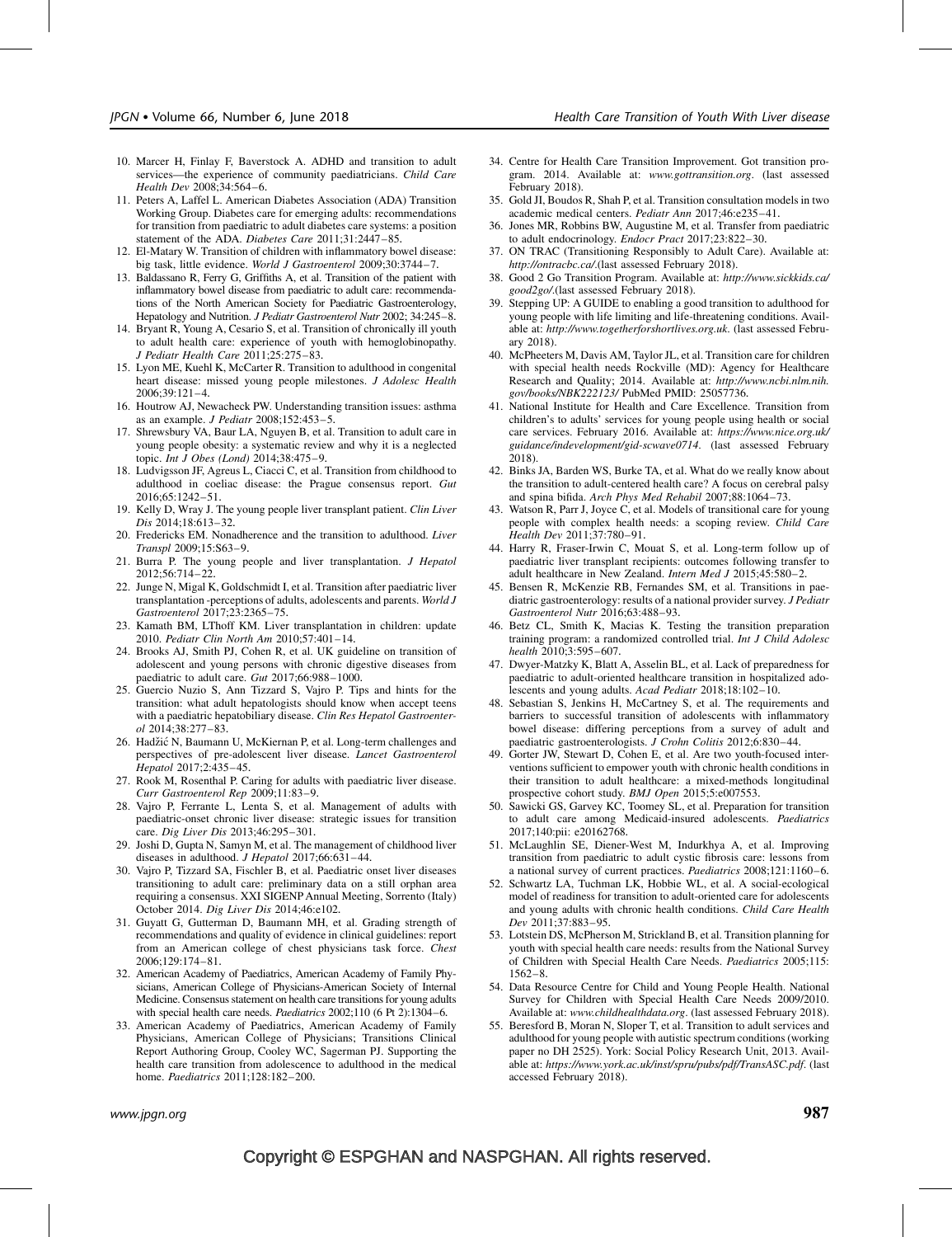- 56. Sawicki GS, Lukens-Bull K, Yin X, et al. Measuring the Transition readiness of youth with special healthcare needs: validation of the TRAQ—Transition Readiness Assessment Questionnaire. J Pediatr Psychol 2011;36:160–71.
- 57. Kime N, Bagnall AM, Day R. Systematic review of transition models for young people with long-term conditions: a report for NHS Diabetes. Available at: <http://eprints.leedsbeckett.ac.uk/606/> (last assessed February 2018).
- 58. Royal College of Nursing. Adolescent transition care, RCN guidance for nursing staff. Available at: [www.rcn.org.uk](http://www.rcn.org.uk/) (last assessed February 2018).
- 59. Mencin AA, Loomba R, Lavine JE. Caring for children with NAFLD and navigating their care into adulthood. Nat Rev Gastroenterol Hepatol 2015;12:617–28.
- 60. Kovacs AH, Cullen-Dean G, Burchill LJ, et al. The multidisciplinary transition team. In: Schwerzmann M, Thomet C, Moons P, eds. Congenital Heart Disease and Adolescence. Congenital Heart Disease in Adolescents and Adults. Cham: Springer; 2016.
- 61. Bryon M, Madge S. Transition from paediatric to adult care: psychological principles. J R Soc Med 2001;94(Suppl 40):5-7.
- 62. Chandra S, Luetkemeyer S, Romero, et al. Growing up: not an easy transition-perspectives of patients and parents regarding transfer from a paediatric liver transplant center to adult care. Int J Hepatol 2015;2015:9.
- 63. American Academy of Paediatrics. Medical Home Initiatives for Children With Special Needs Project Advisory Committee, The Medical Home. Paediatrics 2002;110:184–6.
- 64. Van Lierde A, Menni F, Bedeschi MF, et al. Healthcare transition in patients with rare genetic disorders with and without developmental disability: Neurofibromatosis 1 and Williams–Beuren syndrome. Am J Med Genet Part A 2013;161A:1666–74.
- 65. Strickland BB, Singh GK, Kogan MD, et al. Access to the medical home: new findings from the 2005–2006 National Survey of children with special health care needs. Pediatrics 2009;123:e996–1004.
- 66. Elli L, Maieron R, Martelossi S, et al. Transition of gastroenterological patients from paediatric to adult care: a position statement by the Italian Societies of Gastroenterology. Dig Liver Dis 2015;47:734–40.
- 67. Huang JS, Gottschalk M, Pian M, et al. Transition to adult care: Systematic assessment of young people with a chronic illness and their medical teams. J Pediatr 2011;159:994.e2–8.e2.
- 68. Gleeson H, McCartney S, Lidstone V. Everybody's business': transition and the role of adult physicians. Clin Med(Lond) 2012;12:561–6.
- 69. McDonagh JE, Viner RM. Lost in transition? Between paediatric and adult services. BMJ 2006;332:435–6.
- 70. McManus M, Fox H, O'Connor K, et al. Paediatric perspectives and practices on transitioning young people with special health care needs to adult health care. Fact Sheet No. 6. National Alliance to Advance Young people Health, Washington, D.C. 2008. Available at: [www.the](http://www.thenationalalliance.org/)[nationalalliance.org](http://www.thenationalalliance.org/) (last assessed February 2018).
- 71. Peter N, Forke C, Ginsburg K, et al. Transition from paediatric to adult care: internists' perspectives. Paediatrics 2009;123:417–23.
- 72. Goodhand J, Hedin CR, Croft NM, et al. Young people with IBD: the importance of structured transition care. *J Crohn Colitis* 2011;5: 509–19.
- 73. Antosh AA, Blair M, Edwards K, et al. A Collaborative Interagency, Interdisciplinary Approach to Transition from Adolescence to Adulthood. Silver Spring, MD: Association of University Centres on Disabilities; 2013.
- 74. Adams RJ, Smith BJ, Ruffin RE. Impact of the physician's participatory style in asthma outcomes and patient satisfaction. Ann Allergy Asthma Immunol 2001;86:263–71.
- 75. Dommergues JP, Letierce A, Gravereau L, et al. Current lifestyle of young adults after liver transplantation during childhood. Am J Transplant 2010;10:1634–42.
- 76. Powers L, Geenen S, Powers J, et al. My life: effects of a longitudinal, randomized study of self-determination enhancement on the transition outcomes of youth in foster care and special education. Child Youth Serv Rev 2012;34:2179–87.
- 77. Lee Y, Wehmeyer ML, Palmer SB, et al. The effect of student-directed transition planning with a computer-based reading support program on the self-determination of students with disabilities. J Spec Educ 2011;45:104–17.
- 78. Huang JS, Terrones L, Tompane T, et al. Preparing adolescents with chronic disease for transition to adult care: a technology program. Paediatrics 2014;133:e1639–46.
- 79. Patrick K, Raab F, Adams MA, et al. A text message-based intervention for weight loss: randomized controlled trial. J Med Internet Res  $2009:11:e1$
- 80. Gray WN, Resmini AR, Baker KD, et al. Concerns, barriers, and recommendations to improve transition from paediatric to adult IBD care: perspectives of patients, parents, and health professionals. Inflam Bowel Dis 2015;21:1641–51.
- 81. Fischler B, Dezsofi A, Dhawan A, et al. Paediatric and adult hepatologists views upon the transition of adolescents with chronic hepatobiliary disease: preliminary data of a European survey. XlVIII ESPGHAN Annual Meeting, Amsterdam (The Netherlands) May 2015. J Gastroenterol Hepatol 2015;60:e607.
- 82. Heldman MR, Sohn MW, Gordon EJ, et al. National survey of adult transplant hepatologists on the paediatric-to-adult care transition after liver transplantation. Liver Transpl 2015;21:213–23.
- 83. Reed-Knight B, Lewis JD, Blount RL. Association of disease, adolescent, and family factors with medication adherence in paediatric inflammatory bowel disease. J Pediatr Psychol 2011;36:308–17.
- 84. Bloom SR, Kuhlthau K, Van Cleave J, et al. Health care transition for youth with special health care needs. J Adolesc Health 2012;51:213–9.
- 85. Coyne B, Hallowell SC, Thompson M. Measurable outcomes after transfer from paediatric to adult providers in youth with chronic illness. J Adolesc Health 2017;60:3–16.
- 86. Rachas A, Lefeuvre D, Meyer L, et al. Evaluating continuity during transfer to adult care: a systematic review. Paediatrics 2016;138:pii: e20160256.
- 87. Betz CL, Lobo ML, Nehring WM, et al. Voices not heard: a systematic review of adolescents' and emerging adults' perspectives of health care transition. Nurs Outlook 2013;61:311–36.
- 88. Fair C, Cuttance J, Sharma N, et al. International and interdisciplinary identification of health care transition outcomes. JAMA Pediatr 2016;170:205–11.
- 89. Dhawan A, Samyn M, Joshi D. Young adults with paediatric liver disease: future challenges. Arch Dis Child 2017;102:8–9.
- 90. Ferrarese A, Germani G, Lazzaro S, et al. Short-term outcomes of paediatric liver transplant recipients after transition to Adult Healthcare Service Liver Int 2017. (Epub ahead of print).
- 91. Gritti A, Pisano S, Salvati T, et al. Health-related quality of life in paediatric liver transplanted patients compared with a chronic liver disease group. Ital J Pediatr 2013;39:55.
- 92. Gritti A, Sicca F, Di Sarno AM, et al. Emotional and behavioral problems after paediatric liver transplantation: a quantitative assessment. Pediatr Transplant 2006;10:205–9.
- 93. Gritti A, Di Sarno AM, Comito M, et al. Psychological impact of liver transplantation on children's inner worlds. Pediatr Transplant 2001;5:37–43.
- 94. Mahadevan U, Kane S. American Gastroenterological Association Institute Medical Position Statement on the use of gastrointestinal medications in pregnancy. Gastroenterology 2006;131:278–82.
- 95. Bortolotti F, Guido M, Bartolacci S, et al. Chronic hepatitis B in children after antigen seroclearance: final report of a 29-year longitudinal study. Hepatology 2006;43:556–62.
- 96. Sokal EM, Paganelli M, Wirth S, et al. Consensus of an expert committee on behalf of the European Society of Paediatric Gastroenterology, Hepatology and Nutrition. Management of chronic hepatitis B in childhood: ESPGHAN clinical practice guidelines. J Hepatol 2013;59:814–29.
- 97. Vajro P, Veropalumbo C. Treating children with HBeAg-positive chronic hepatitis B: no small accomplishment. Dig Liver Dis 2014;46:1064–5.
- 98. Murray KF, Szenborn L, Wysocki J, et al. Randomized, placebocontrolled trial of tenofovir disoproxil fumarate in young people with chronic hepatitis B. Hepatology 2012;56:2018–26.
- 99. Chen HL, Lee CN, Chang CH, et al., Taiwan Study Group for the Prevention of Mother-to-Infant Transmission of HBV (PreMIT Study); Taiwan Study Group for the Prevention of Mother-to-Infant Transmission of HBV PreMIT Study. Efficacy of maternal tenofovir disoproxil fumarate in interrupting mother-to-infant transmission of hepatitis B virus. Hepatology 2015;62:375–86.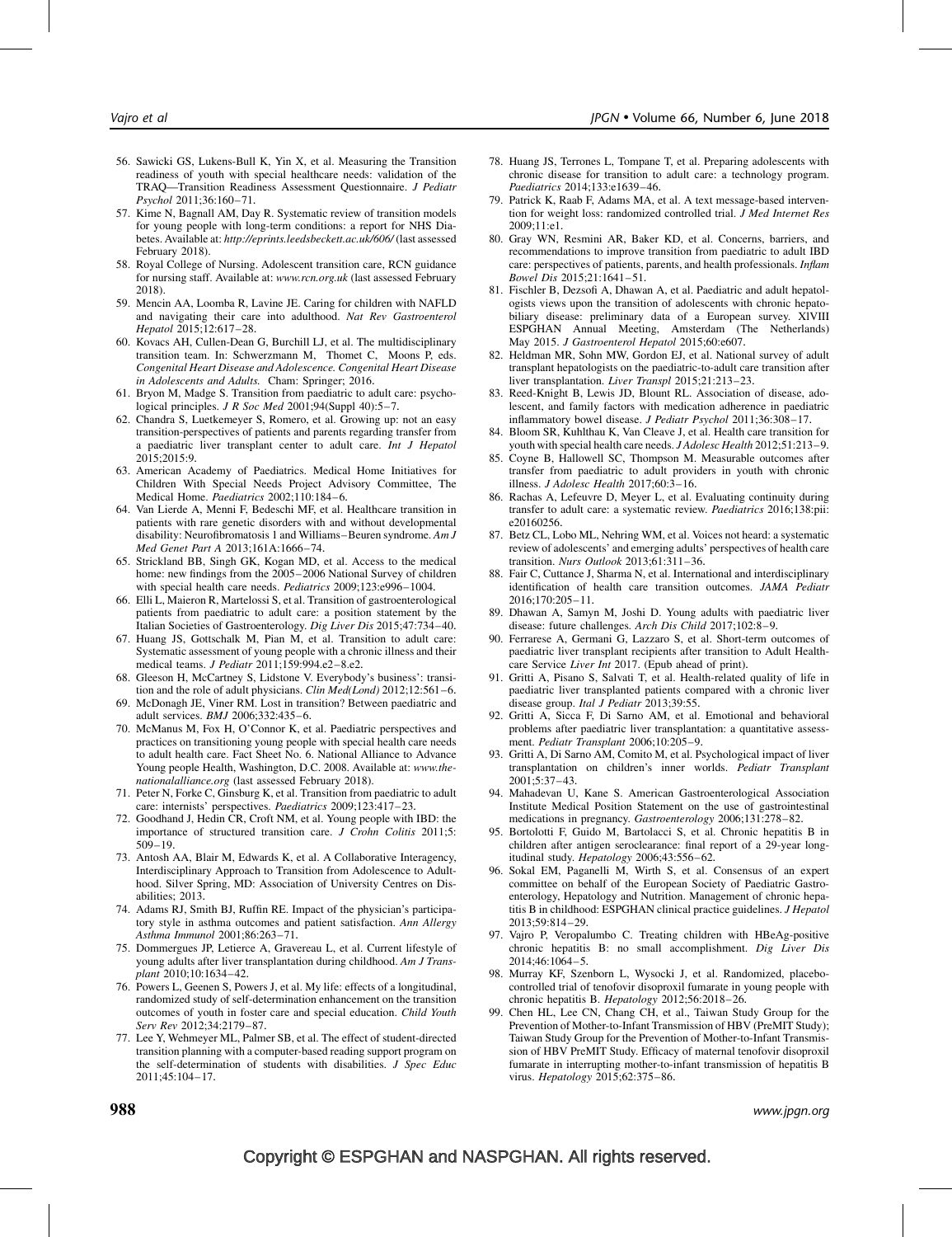- 100. Jonas MM, Chang MH, Sokal E, et al. Randomized controlled trial of entecavir versus placebo in children with HBeAg-positive chronic hepatitis B. Hepatology 2016;63:377–87.
- 101. Clemente MG, Vajro P. An update on the strategies used for the treatment of chronic hepatitis B in children. Expert Rev Gastroenterol Hepatol 2016;10:649–58.
- 102. Sogni P. Pregnancy and viral hepatitis B and C. Presse Med 2015;44 (6 pt 1):654–9.
- 103. Lamberth JR, Reddy SC, Pan JJ, et al. Chronic hepatitis B infection in pregnancy. World J Hepatol 2015;7:1233–7.
- 104. Jara P, Resti M, Hierro L, et al. Chronic hepatitis C virus infection in childhood: clinical patterns and evolution in 224 white children. Clin Infect Dis 2003;36:275–80.
- 105. Wirth S, Rosenthal P, Gonzalez-Peralta RP, et al. Sofosbuvir and ribavirin in adolescents 12 to 17 years old with hepatitis C virus genotype 2 or 3 infection. Hepatology 2017;66:1102-10.
- 106. Strassburg CP, Manns MP. Transition of care between paediatric and adult gastroenterology. Autoimmune hepatitis. Best Pract Res Clin Gastroenterol 2003;17:291–306.
- 107. Radhakrishnan KR, Alkhouri N, Worley S, et al. Autoimmune hepatitis in children – impact of cirrhosis at presentation on natural history and long-term outcome. Dig Liver Dis 2010;42:724–8.
- 108. Floreani A, Liberal R, Vergani D, et al. Autoimmune hepatitis: contrasts and comparisons in children and adults - a comprehensive review. J Autoimmun 2013;46:7–16.
- 109. Stokkeland K, Ludvigsson JF, Hultcrantz R, et al. Increased risk of preterm birth in women with autoimmune hepatitis - a nationwide cohort study. *Liver Int* 2016;36:76-83.
- 110. Charlagorla P, Sublett S, Sy F, et al. Fetal intestinal perforation and meconium peritonitis associated with maternal autoimmune hepatitis. J Neonatal Perinatal Med 2014;7:71–4.
- 111. Miloh T, Anand R, Yin W, et al. Paediatric liver transplantation for primary sclerosing cholangitis. Liver Transpl 2011;17:925-33.
- 112. Liu R, Cox K, Guthery SL, et al. Cholangiocarcinoma and high-grade dysplasia in young patients with primary sclerosing cholangitis. Dig Dis Sci 2014;59:2320–4.
- 113. Ludvigsson JF, Bergquist A, Ajne G, et al. A population-based cohort study of pregnancy outcomes among women with primary sclerosing cholangitis. Clin Gastroenterol Hepatol 2014;12:95.e1-100.e1.
- 114. Feldstein AE, Perrault J, El-Youssif M, et al. Primary sclerosing cholangitis in children: a long-term follow-up study. Hepatology 2003;38:210–7.
- 115. Feldstein AE, Charatcharoenwitthaya P, Treeprasertsuk S, et al. The natural history of non-alcoholic fatty liver disease in children: a follow-up study for up to20 years. Gut 2009;58:1538–44.
- 116. Schwimmer JB, Pardee PE, Lavine JE, et al. Cardiovascular risk factors and the metabolic syndrome in paediatric nonalcoholic fatty liver disease. Circulation 2008;118:277–83.
- 117. Pardee PE, Lavine JE, Schwimmer JB. Diagnosis and treatment of paediatric non-alcoholic steatohepatitis and the implications for bariatric surgery. Semin Pediatr Surg 2009;18:144–51.
- 118. Nobili V, Vajro P, Dezsofi A, et al. Indications and limitations of bariatric intervention in severely obese children and Young people with and without non alcoholic steatohepatitis: the ESPGHAN Hepatology committee position statement. *J Pediatr Gastroenterol Nutr* 2015; 60:550–61.
- 119. Rothbaum Perito E, Lau A, Rhee S, et al. Post-transplant metabolic syndrome in children and young people after liver transplant: a systematic review. Liver Transpl 2012;18:1009–28.
- 120. Burra P, Germani G, Gnoato F, et al. Adherence in liver transplant recipients. Liver Transpl 2011;17:760–70.
- 121. Annunziato RA, Emre S, Shneider B, et al. Adherence and medical outcomes in paediatric liver transplant recipients who transition to adult services. Pediatr Transplant 2007;11:608–14.
- 122. Mohammad S, Hormaza L, Neighbors K, et al. Health status in young adults two decades after paediatric liver transplantation. Am J Transplant 2012;12:1486–95.
- 123. Soanes C, Timmons S. Improving transition: a qualitative study examining the attitudes of young people with chronic illness transferring to adult care. J Child Health Care 2004;8:102–12.
- 124. McDonagh JE, Kelly DA. Transitioning care of the paediatric recipient to adult caregivers. Pediatr Clin North Am 2003;50:1561–83.
- 125. Viner RM. Transition of care from paediatric to adult services: one part of improved health services for young people. Arch Dis Child 2008;93:160–3.
- 126. Shemesh E, Shneider BL, Savitzky JK, et al. Medication adherence in paediatric and young people liver transplant recipients. Paediatrics 2004;113:825–32.
- 127. Fredericks EM, Dore-Stites D, Lopez MJ, et al. Transition of paediatric liver transplant recipients to adult care: patient and parent perspectives. Pediatr Transplant 2011;15:414–24.
- 128. Annunziato RA, Parkar S, Dugan CA, et al. Brief report: deficits in healthcare management skills among young people and young adult liver transplant recipients transitioning to adult care settings. J Pediatr Psychol 2011;36:155–9.
- 129. Kelly DA, Bucuvalas JC, Alonso EM, et al. Long-term medical management of the paediatric patient after liver transplantation: 2013 practice guideline by the American Association for the study of liver diseases and the American Society of Transplantation. Liver Transpl 2013;19:798–825.
- 130. Bell LE, Bartosh SM, Davis CL, et al. Young people transition to adult care in solid organ transplantation: a consensus conference report. Am J Transplant 2008;8:2230–42.
- 131. La Rosa C, Glah C, Baluarte HJ, et al. Solid-organ transplantation in childhood: transitioning to adult health care. Paediatrics 2011;127:742–53.
- 132. Webb N, Harden P, Lewis C, et al. Building consensus on transition of transplant patients from paediatric to adult healthcare. Arch Dis Child 2010;95:606–11.
- 133. Ramirez CB, Doria C. Pregnancy after liver transplantation. Best Pract Res Clin Obstet Gynaecol 2014;28:1137–45.
- 134. Yazigi NA. Long term outcomes after paediatric liver transplantation. Pediatr Gastroenterol Hepatol Nutr 2013;16:207–18.
- 135. McLin VA, Allen U, Boyer O, et al. Early and late factors impacting patient and graft outcome in paediatric liver transplantation: summary of an ESPGHAN Monothematic Conference. J Pediatr Gastroenterol Nutr 2017;65:e53–9.
- 136. Shneider BL, Abel B, Haber B, et al. Portal hypertension in children and young adults with biliary atresia. J Pediatr Gastroenterol Nutr 2012;55:567–73.
- 137. Shinkai M, Ohhama Y, Take H, et al. Long-term outcome of children with biliary atresia who were not transplanted after the Kasai operation: >20-yearexperience at a children's hospital. J Pediatr Gastroenterol Nutr 2009;48:443–50.
- 138. Bijl EJ, Bharwani KD, Houwen RH, et al. The long-term outcome of the Kasai operation in patients with biliary atresia: a systematic review. Neth J Med 2013;71:170–3.
- 139. O'Sullivan OE, Crosby D, Byrne B, et al. Pregnancy complicated by portal hypertension secondary to biliary atresia. Case Rep Obstet Gynecol 2013:421386.
- 140. Chiengthong K, Somboonnithiphol K, Kittipinyovath P, et al. Pregnancy in biliary atresia after kasai operation complicated by portal hypertension. J Med Assoc Thai 2006;89:1961–4.
- 141. Pinto RB, Schneider ACR, da Silveira TR. Cirrhosis in children and adolescents: an overview. World J Hepatol 2015;7:392–405.
- 142. Bakula A, Pawlowska J, Niewiadomska O, et al. Liver transplantation in Polish children with ((1)-antitrypsin deficiency: a single-center experience. Transplant Proc 2016;48:3323–7.
- 143. Lykavieris P, Hadchouel M, Chardot C, et al. Outcome of liver disease in children with Alagille syndrome: a study of 163 patients. Gut 2001;49:431–5.
- 144. Kamath BM, Spinner NB, Emerick KM, et al. Vascular anomalies in Alagille syndrome: a significant cause of morbidity and mortality. Circulation 2004;109:1354–8.
- 145. Ferrarese A, Senzolo M, Burra P. Successful pregnancy in Alagille Syndrome. Dig Liver Dis 2015;47:86–7.
- 146. Salem JE, Bruguiere E, Iserin L, et al. Hypertension and aortorenal disease in Alagille syndrome. J Hypertens 2012;30:1300–6.
- 147. Tsai S, Gurakar A, Anders R, et al. Management of large hepatocellular carcinoma in adult patients with Alagille syndrome: a case report and review of literature. Dig Dis Sci 2010;55:3052–8.
- 148. Kayhan A, Ilkhchoui Y, Venu N, et al. Multiple abdominal vascular anomalies in a patient with Alagille syndrome. J Vasc Interv Radiol 2010;21:937–40.

www.jpgn.org **989**